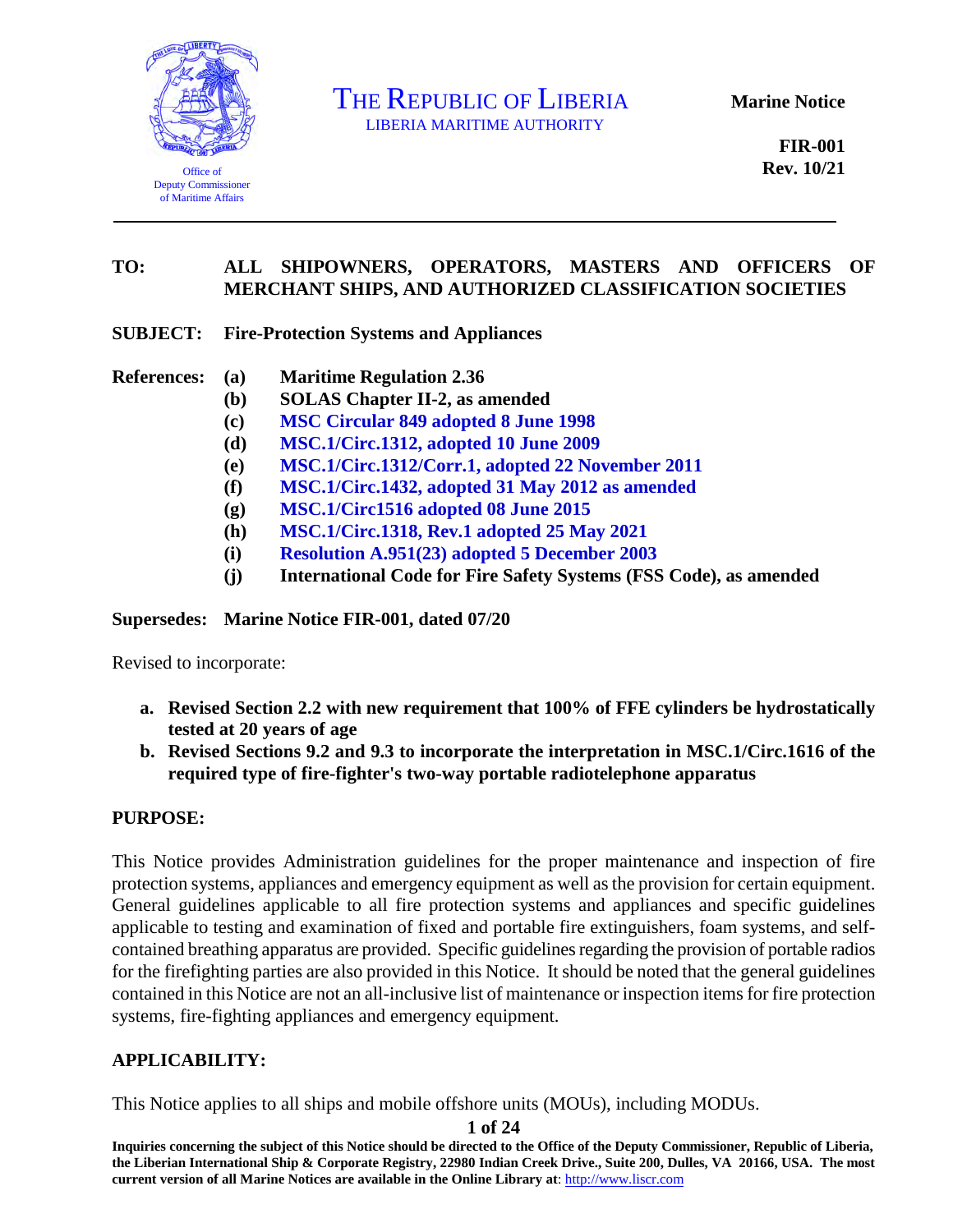#### **GUIDELINES:**

### **1.0 General Guidelines for the Maintenance and Inspection of Fire-Protection Systems and Appliances:**

The specific guidelines contained in this Notice address areas where the Administration feels there is need for additional guidance or clarification. Vessel owners should be familiar with and follow the equipment manufacturer's recommendations, class society requirements and applicable requirements of SOLAS except where these recommendations or requirements are superseded by this Notice.

1.1 Operational Readiness:

All fire protection systems and appliances should at all times be in good order and available for immediate use while the ship is in service. If a fire protection system is under repair, then suitable arrangements acceptable to the vessel classification society and this Administration should be made to ensure safety is not diminished. While underway or prior to sailing or in the case of MODUs and MOUs engaging in operations, with a fire protection system under repair, a dispensation must be obtained from the Administration.

1.2 Maintenance and Testing:

Instructions for on-board maintenance, not necessarily by the vessel crew, and testing of active and passive fire protection systems and appliances should be easily understood. They should be illustrated wherever possible and, as appropriate, should include the following for each system or appliance:

- .1 maintenance and repair instructions;
- .2 schedule of periodic maintenance;
- .3 list of replaceable parts; and
- .4 log and records of testing, inspections and maintenance, listing identified nonconformities and their targeted completion dates.
- 1.3 Weekly Testing and Inspections:

Weekly inspections should be carried out to ensure that:

1.3.1 Fixed fire detection and alarm systems

Verify all fire detection and fire alarm control panel indicators are functional by operating the lamp/indicator test switch.

- 1.3.2 Fixed gas fire-extinguishing systems
	- .1 verify all fixed fire-extinguishing system control panel indicators are functional by operating the lamp/indicator test switch; and
	- .2 verify all control/section valves are in the correct position.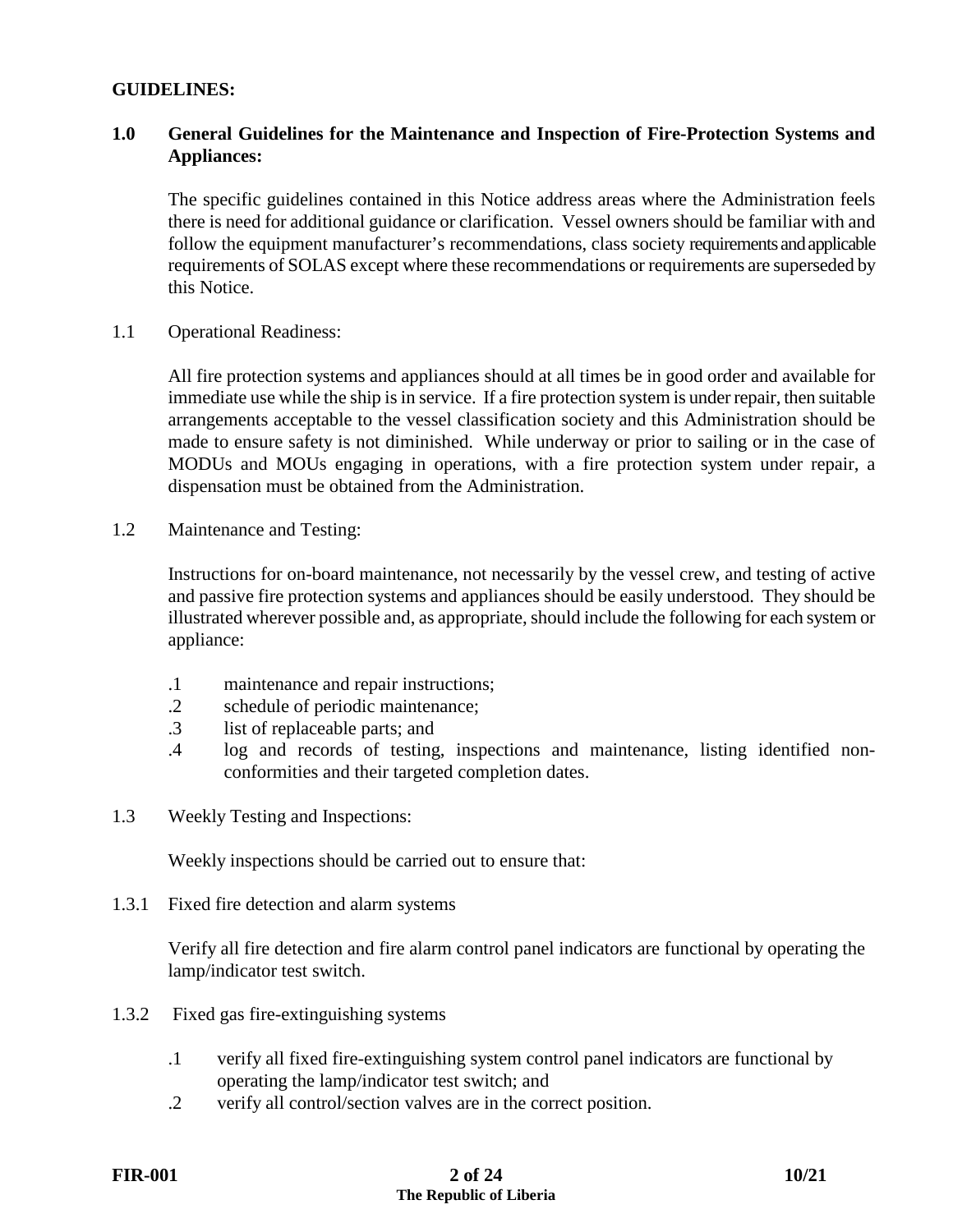#### 1.3.3 Fire doors

Verify all fire door control panel indicators, if provided, are functional by operating the lamp/indicator switch.

1.3.4 Public address and general alarm systems

Verify all public address systems and general alarm systems are functioning properly.

1.3.5 Breathing apparatus

Examine all breathing apparatus and EEBD cylinder gauges to confirm they are in the correct pressure range.

1.3.6 Low-location lighting

Verify low-location lighting systems are functional by switching off normal lighting in selected locations.

- 1.3.7 Water mist, water spray and sprinkler systems
	- .1 verify all control panel indicators and alarms are functional;
	- .2 visually inspect pump unit and its fittings; and
	- .3 check the pump unit valve positions, if valves are not locked, as applicable.
- 1.4 Monthly Examinations and Inspections:
- 1.4.1 Ships officers are responsible for performing monthly examinations of firefighting system equipment and recording the examinations in the ship's official logbook. Monthly inspections should be carried out to ensure that the indicated actions are taken for the specified equipment:
	- .1 fire extinguishers, fire pumps, fire hydrants, hose and nozzles are in place, properly arranged, and are in proper condition;
	- .2 dry pipe sprinkler systems have appropriate pressures as indicated by gauges;
	- .3 sprinkler system pressure tanks have correct levels of water as indicated by glass gauges;
	- .4 sprinkler system pumps automatically operate on reduction of pressure in the systems;
	- .5 fire pumps are operated to confirm they supply adequate pressure.
	- .6 emergency fire pump fuel supply adequate and heating system in satisfactory condition.
- 1.4.2 With regards to fixed firefighting systems, a general visual inspection should be made of the overall system condition for obvious signs of damage, and should include verification that:
	- .1 fixed fire-extinguishing installations using extinguishing gas are free from leakage.
	- .2 stop valves are in the closed position;
	- .3 releasing controls are in the proper position and readily accessible for immediate use;
	- .4 discharge piping and pneumatic tubing is intact and has not been damaged;
	- .5 high pressure cylinders are in place and properly secured;
	- .6 alarm devices are in place and do not appear damaged.
	- .7 containers/cylinders fitted with pressure gauges are in the proper range and the installation is free from leakage.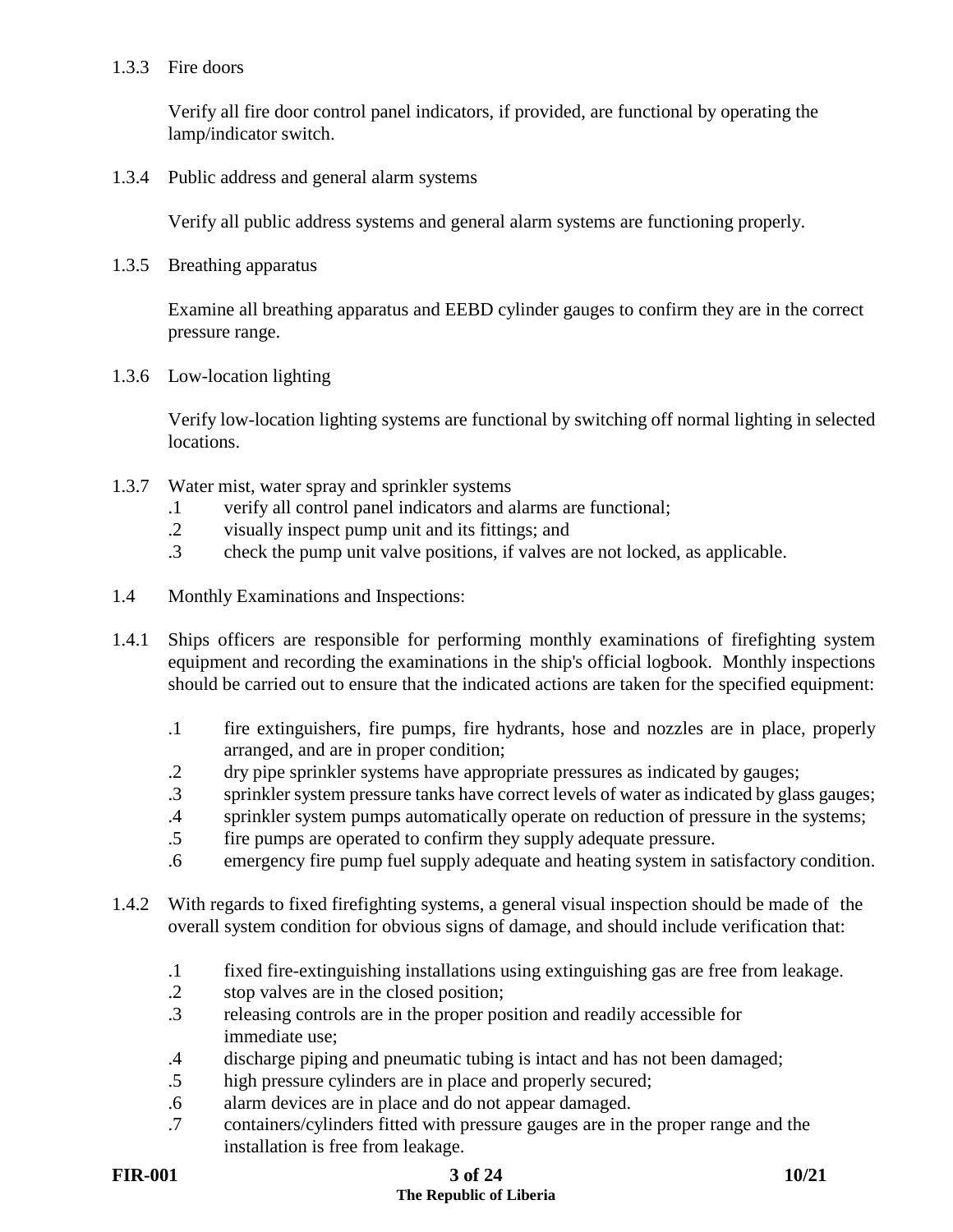### 1.4.3 In addition, on low pressure systems the inspections should verify that:

- .1 the pressure gauge is reading in the normal range;
- .2 the liquid level indicator is reading within the proper level;
- .3 the manually operated storage tank main service valve is secured in the open position; and
- .4 the vapor supply line valve is secured in the open position.
- 1.4.4 Foam fire-extinguishing systems

Verify all control and section valves are in the proper open or closed position, and all pressure gauges are in the proper range.

- 1.4.5 Water mist, water spray and sprinkler systems
	- .1 verify all control, pump unit and section valves are in the proper open or closed position;
	- .2 verify sprinkler pressure tanks or other means have correct levels of water;
	- .3 test automatic starting arrangements on all system pumps so designed;
	- .4 verify all standby pressure and air/gas pressure gauges are within the proper pressure ranges;
	- .5 test a selected sample of system section valves for flow and proper initiation of alarms.

(**Note** – The valves selected for testing should be chosen to ensure that all valves are tested within a one-year period.)

1.4.6 Firefighter's outfits

Verify lockers providing storage for fire-fighting equipment contain their full inventory and equipment is in serviceable condition.

1.4.7 Fixed dry chemical powder systems

Verify all control and section valves are in the proper open or closed position, and all pressure gauges are in the proper range.

- 1.4.8 Fixed aerosol extinguishing systems
	- .1 verify all electrical connections and/or manual operating stations are properly arranged, and are in proper condition; and
	- .2 verify the actuation system/control panel circuits are within manufacturer's specifications.
- 1.4.9 Portable foam applicators

Verify all portable foam applicators are in place, properly arranged, and are in proper condition.

1.4.10 Wheeled (mobile) fire extinguishers

Verify all extinguishers are in place, properly arranged, and are in proper condition.

# **FIR-001 4 of 24 10/21 The Republic of Liberia**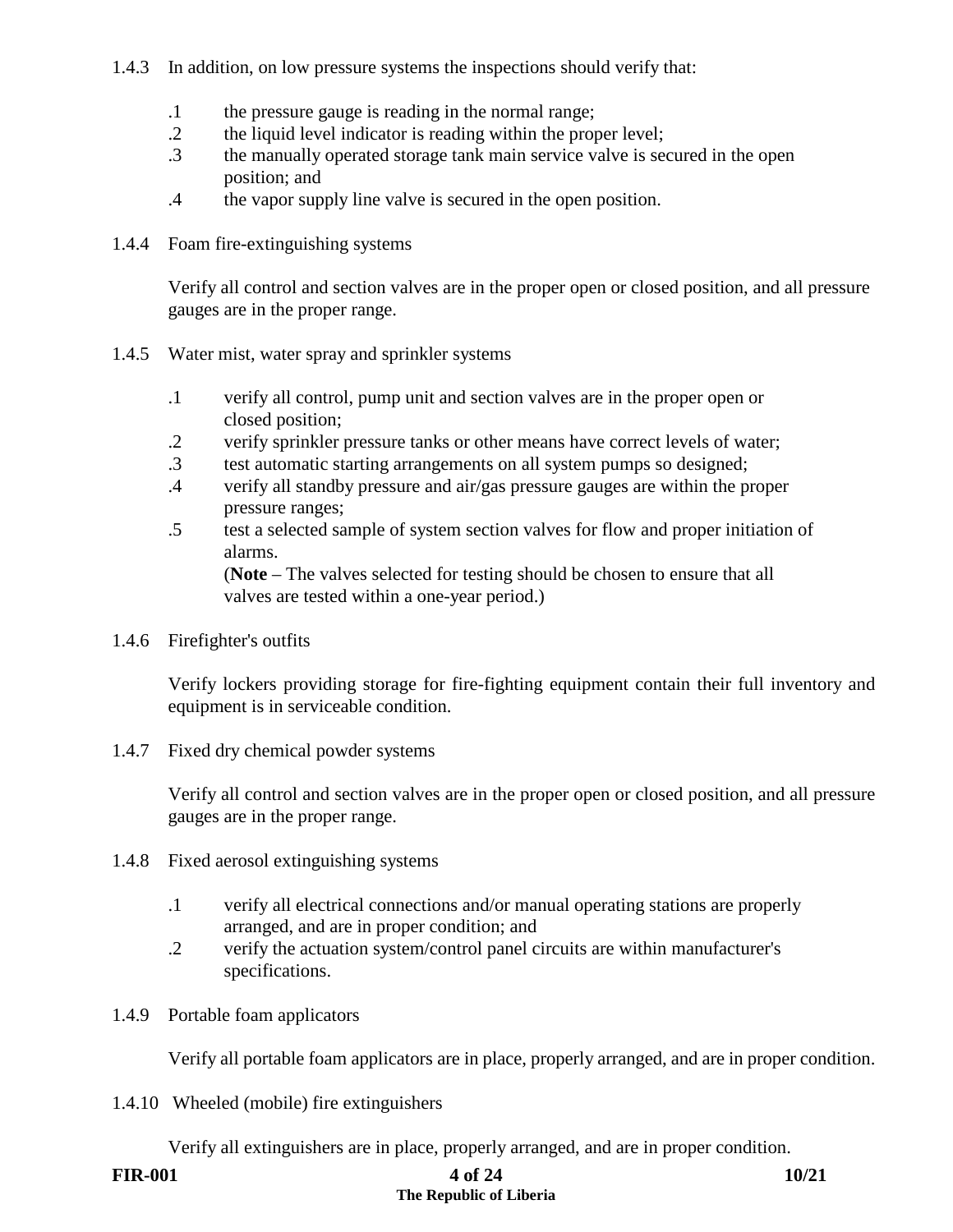1.4.11 Fixed fire detection and alarm systems

Test a sample of detectors and manual call points so that all devices have been tested within five years. For very large systems the sample size should be determined by the Administration.

1.5 Quarterly Examinations and Inspections:

Ships officers are responsible for performing quarterly tests and examinations of the following firefighting system equipment and recording the test and examinations in the ship's official logbook. Quarterly inspections should be carried out to ensure that the indicated actions are taken for the specified equipment:

1.5.1 Fire mains, fire pumps, hydrants, hoses and nozzles

Verify international shore connection(s) is in serviceable condition.

1.5.2 Foam fire-extinguishing systems

Verify the proper quantity of foam concentrate is provided in the foam system storage tank.

1.5.3 Ventilation systems and fire dampers

Test all fire dampers for local operation.

1.5.4 Fire doors

Test all fire doors located in main vertical zone bulkheads for local operation.

1.5.5 Water mist, water spray and sprinkler systems

Assess system water quality in the header tank and pump unit against the manufacturer's water quality guidelines

1.6 Annual Testing and Inspections:

As part of the annual statutory survey for Safety Equipment Certification, the following inspections and tests should be carried out to ensure that the indicated actions are taken for the specified equipment:

- 1.6.1 Fire mains, fire pumps, hydrants, hoses and nozzles
	- .1 visually inspect all accessible components for proper condition;
	- .2 flow test all fire pumps for proper pressure and capacity. Test emergency fire pump with isolation valves closed:
	- .3 test all hydrant valves for proper operation;
	- .4 pressure test a sample of fire hoses at the maximum fire main pressure, so that all fire hoses are tested within five years;
	- .5 verify all fire pump relief valves, if provided, are properly set;
	- .6 examine all filters/strainers to verify they are free of debris and contamination
	- .7 nozzle size/type correct, maintained and working.

#### **FIR-001 5 of 24 10/21 The Republic of Liberia**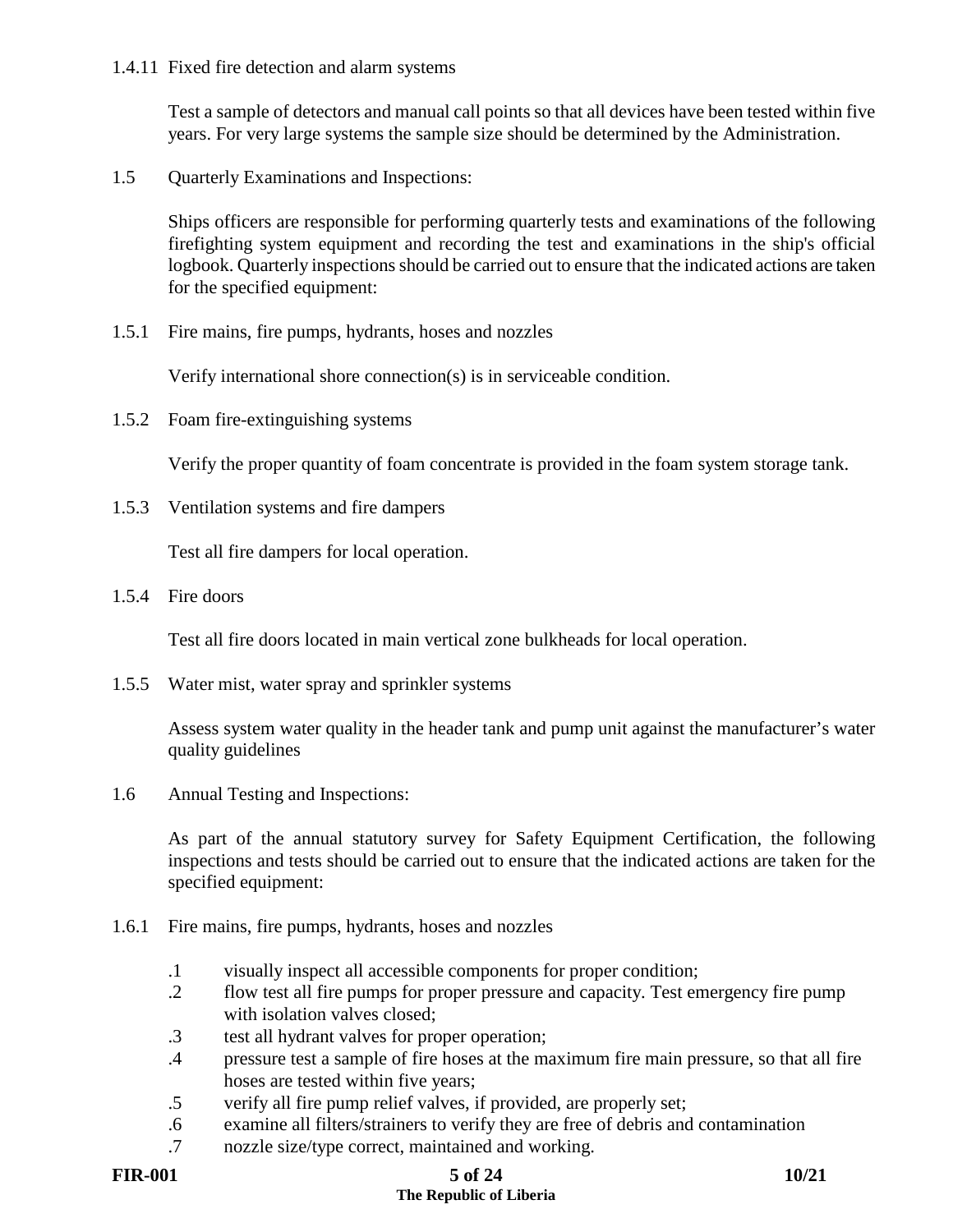# 1.6.2 Fixed fire detection and fire alarm systems

- .1 test all fire detection systems and fire detection systems used to automatically release fire-extinguishing systems for proper operation, as appropriate;
- .2 visually inspect all accessible detectors for evidence of tampering obstruction, etc., so that all detectors are inspected within one year; and
- .3 test emergency power supply switchover.
- 1.6.3 Fixed gas fire-extinguishing systems
	- .1 visually inspect all accessible components for proper condition;
	- .2 externally examine all high pressure cylinders for evidence of damage or corrosion;
	- .3 check the hydrostatic test date of all storage containers;
	- .4 functionally test all fixed system audible and visual alarms;
	- .5 verify all control/section valves are in the correct position;
	- .6 check the connections of all pilot release piping and tubing for tightness;
	- .7 examine all flexible hoses in accordance with manufacturer's recommendations;
	- .8 test all fuel shut-off controls connected to fire-protection systems for proper operation;
	- .9 the boundaries of the protected space should be visually inspected to confirm that no modifications have been made to the enclosure that have created uncloseable openings that would render the system ineffective; and
	- .10 if cylinders are installed inside the protected space, verify the integrity of the double release lines inside the protected space, and check low pressure or circuit integrity monitors on release cabinet, as applicable.
- 1.6.4 Foam fire-extinguishing systems
	- .1 visually inspect all accessible components for proper condition;
	- .2 functionally test all fixed system audible alarms;
	- .3 flow test all water supply and foam pumps for proper pressure and capacity, and confirm flow at the required pressure in each section (Ensure all piping is thoroughly flushed with fresh water after service.);
	- .4 test all system cross connections to other sources of water supply for proper operation;
	- .5 verify all pump relief valves, if provided, are properly set;
	- .6 examine all filters/strainers to verify they are free of debris and contamination;
	- .7 verify all control/section valves are in the correct position;
	- .8 blow dry compressed air or nitrogen through the discharge piping or otherwise confirm the pipework and nozzles of high expansion foam systems are clear of any obstructions, debris and contamination. This may require the removal of nozzles, if applicable;
	- .9 take samples from all foam concentrates carried on board and subject them to the periodical control tests in MSC.1/Circ.1312, for low expansion foam, or MSC/Circ.670 for high expansion foam.

(**Note**: Except for non-alcohol resistant foam, the first test need not be conducted until 3 years after being supplied to the ship.);

.10 test all fuel shut-off controls connected to fire-protection systems for proper operation.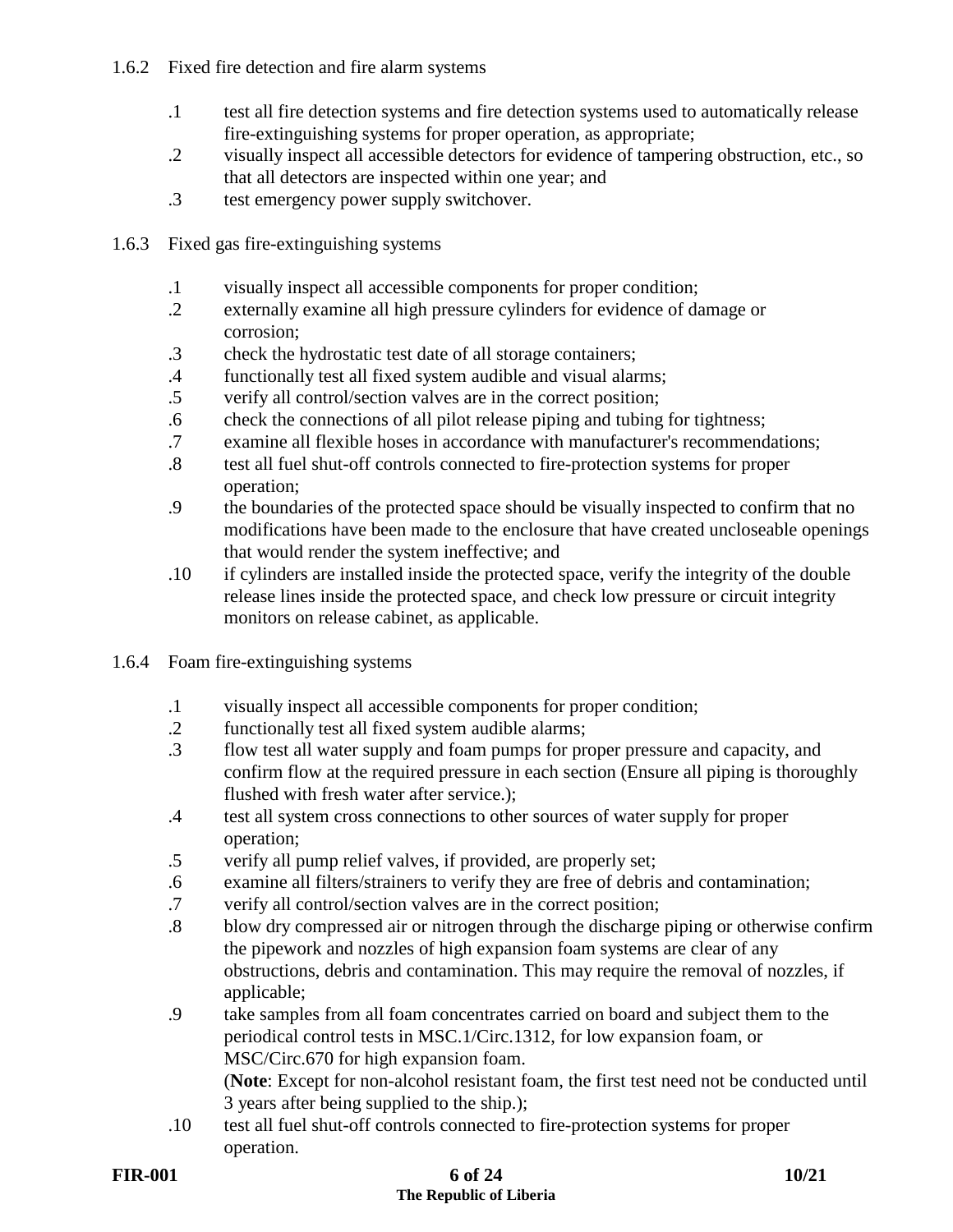- 1.6.5 Water mist, water spray and sprinkler systems
	- .1 verify proper operation of all water mist, water-spray and sprinkler systems using the test valves for each section;
	- .2 visually inspect all accessible components for proper condition;
	- .3 externally examine all high pressure cylinders for evidence of damage or corrosion;
	- .4 check the hydrostatic test date of all high pressure cylinders;
	- .5 functionally test all fixed system audible and visual alarms;
	- .6 flow test all pumps for proper pressure and capacity;
	- .7 test all antifreeze systems for adequate freeze protection;
	- .8 test all system cross connections to other sources of water supply for proper operation;<br>9 verify all n
	- verify all pump relief valves, if provided, are properly set;
	- .10 examine all filters/strainers to verify they are free of debris and contamination;
	- .11 verify all control/section valves are in the correct position;
	- .12 blow dry compressed air or nitrogen through the discharge piping of dry pipe systems, or otherwise confirm the pipework and nozzles are clear of any obstructions. This may require the removal of nozzles, if applicable;
	- .13 test emergency power supply switchover, where applicable;
	- .14 visually inspect all sprinklers focusing in areas where sprinklers are subject to aggressive atmosphere (like saunas, spas, kitchen areas) and subject to physical damage (like luggage handling areas, gyms, play rooms, etc.) so that all sprinklers are inspected within one year. Sprinklers with obvious external damage, including paint, should be replaced and not included in the number of sprinklers tested in subparagraph .17;
	- .15 check for any changes that may affect the system such as obstructions by ventilation ducts, pipes, etc;
	- .16 test a minimum of one section in each open head water mist system by flowing water through the nozzles. The sections tested should be chosen so that all sections are tested within a five-year period;
	- .17 test automatic sprinklers and automatic water mist nozzles in accordance with the following flow chart: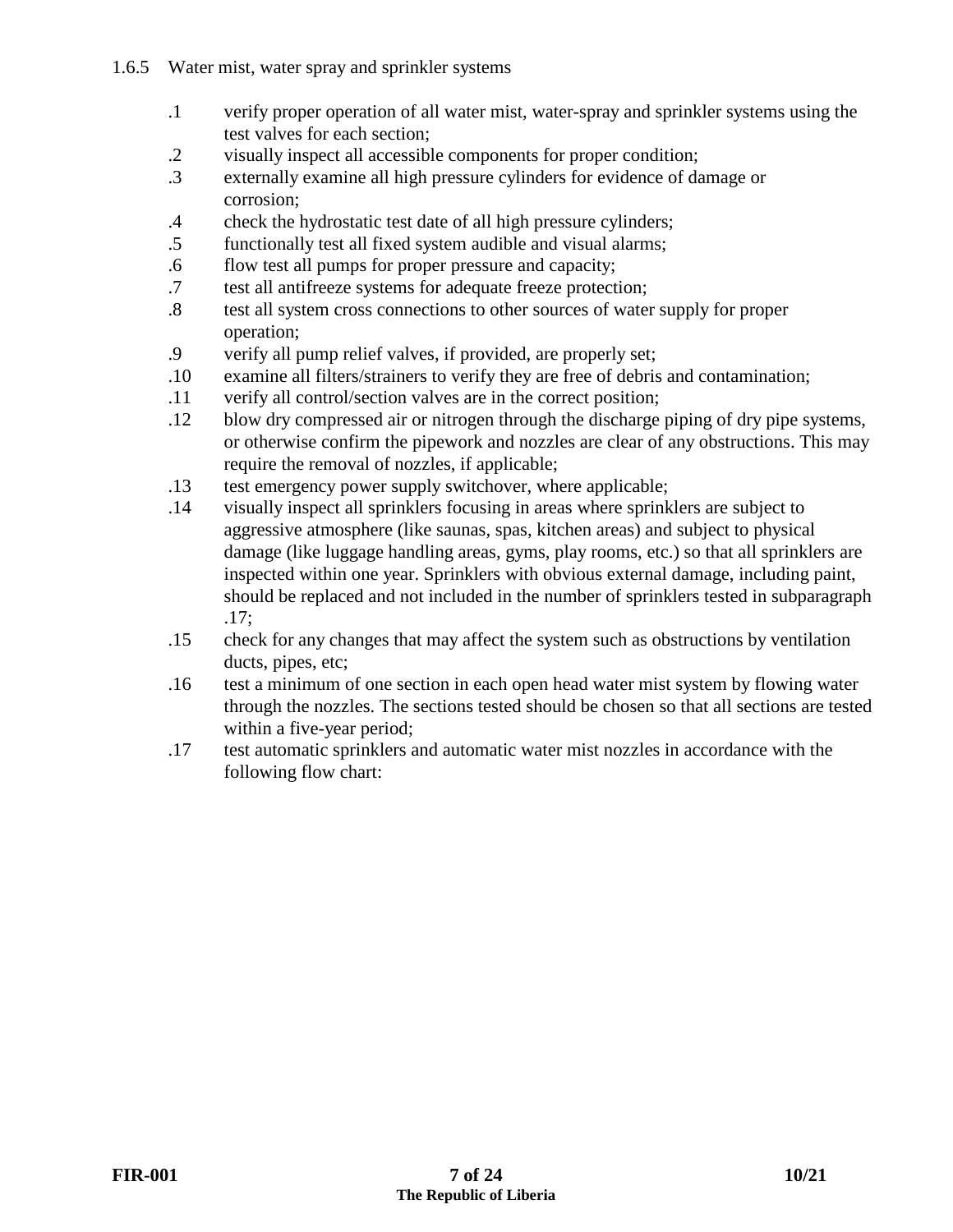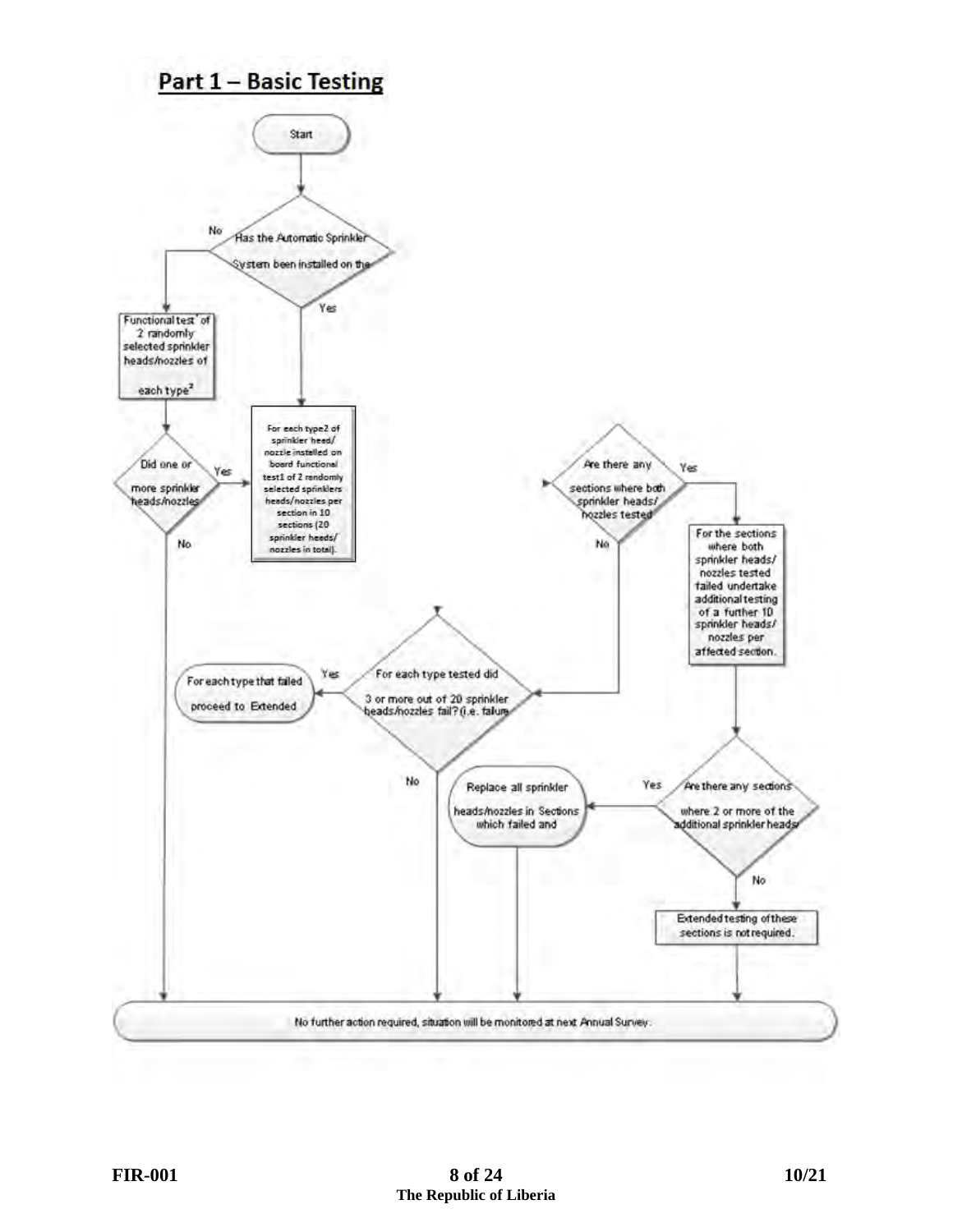# **Part 1 - Extended Testing**

![](_page_8_Figure_1.jpeg)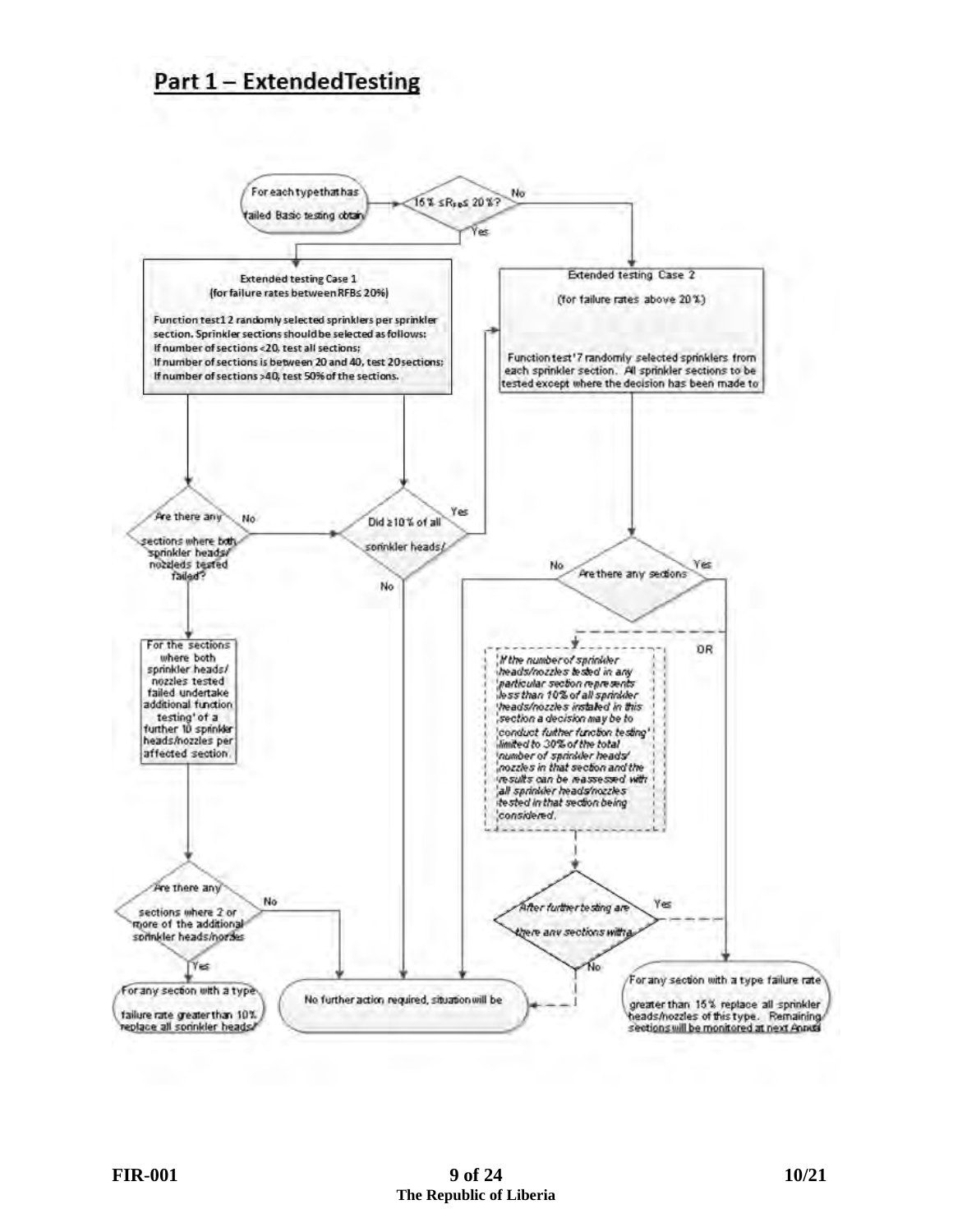# **Explanatory notes to the flow chart**

- 1 *Functional test* is defined as a test that demonstrates the operation and flow of water from sprinkler head/nozzle.
- *2 Type* is defined as each different manufacturer model of sprinkler head/nozzle.
- *3 Static/standby pressure* is defined as the constant pressure maintained in the system at all times prior to activation.
- 4 All testing should be carried out at static/standby pressure.
- 5 *Failure rate* (RFB) is the number of sprinkler heads/nozzles to fail testing divided by test sample size multiplied by 100; and
- .18 during basic testing, and extended testing when applicable, of automatic sprinkler heads/nozzles as outlined in subparagraph .17, water quality testing should be conducted in each corresponding piping section. Note – should a tested sprinkler fail, assessing the corresponding water quality at that time would assist in determining the cause of failure."
- 1.6.6 Ventilation systems and fire dampers
	- .1 test all fire dampers for remote operation;
	- .2 verify galley exhaust ducts and filters are free of grease build-up; and
	- .3 test all ventilation controls interconnected with fire-protection systems for proper operation.
- 1.6.7 Fire doors

Test all remotely controlled fire doors for proper release.

- 1.6.8 Breathing apparatus
	- .1 check breathing apparatus air recharging systems, if fitted, for air quality;
	- .2 check all breathing apparatus face masks and air demand valves are in serviceable condition; and
	- .3 check EEBDs according to maker's instructions.
- 1.6.9 Fixed dry chemical powder systems
	- .1 visually inspect all accessible components for proper condition;
	- .2 verify the pressure regulators are in proper order and within calibration; and
	- .3 agitate the dry chemical powder charge with nitrogen in accordance with system manufacturer's instructions.

(**Note**: Due to the powder's affinity for moisture, any nitrogen gas introduced for agitation must be moisture free.)

1.6.10 Fixed aerosol extinguishing systems

Verify condensed or dispersed aerosol generators have not exceeded their mandatory replacement date.

1.6.11 Portable foam applicators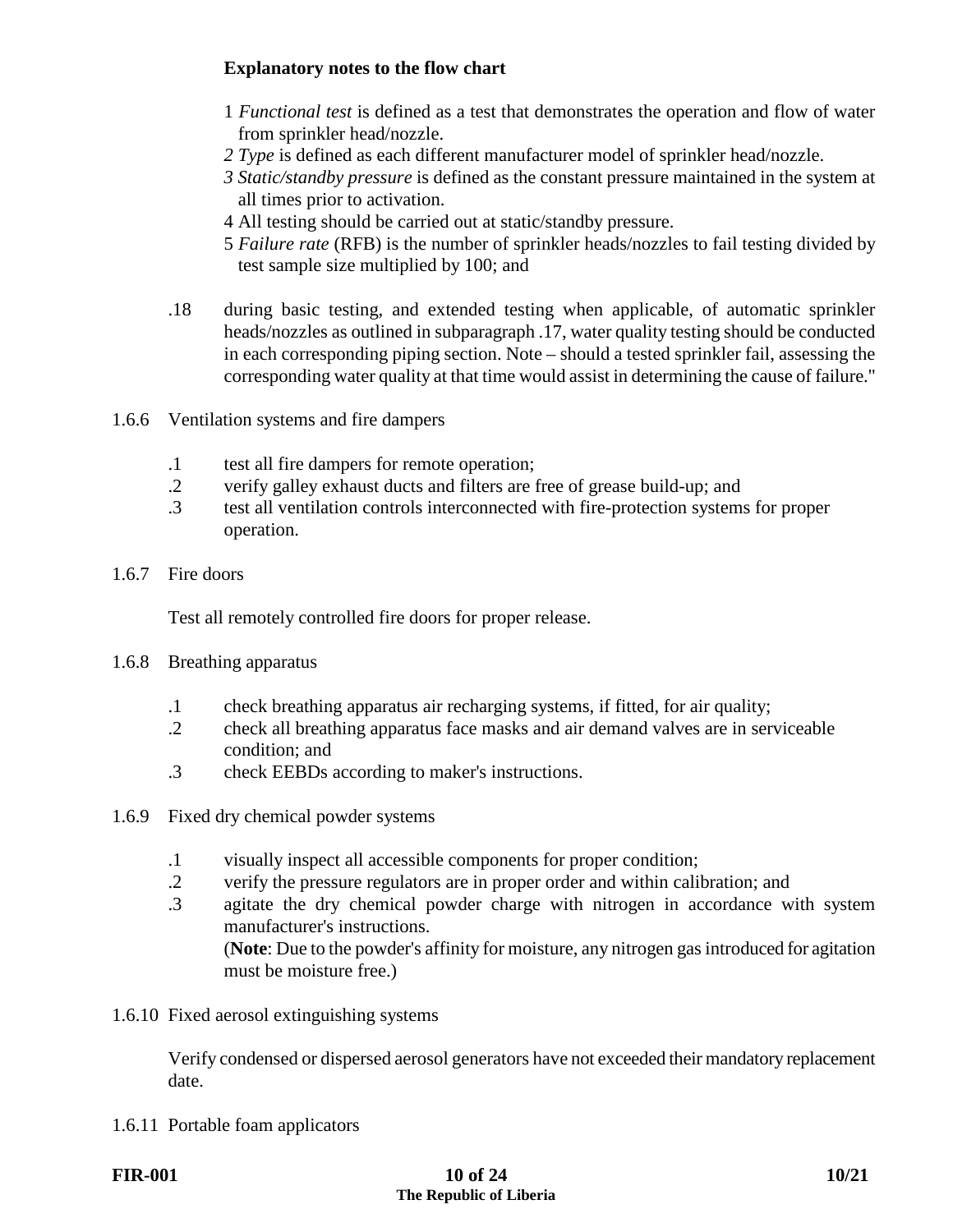- .1 verify all portable foam applicators are set to the correct proportioning ratio for the foam concentrate supplied and the equipment is in proper order;
- .2 verify all portable containers or portable tanks containing foam concentrate remain factory sealed, and the manufacturer's recommended service life interval has not been exceeded;
- .3 portable containers or portable tanks containing foam concentrate, excluding protein based concentrates, less than 10 years old, that remain factory sealed can normally be accepted without the periodical foam control tests required in MSC.1/Circ.1312 being carried out;
- .4 protein based foam concentrate portable containers and portable tanks should be thoroughly checked and, if more than five years old, the foam concentrate should be subjected to the periodical foam control tests required in MSC.1/Circ.1312, or renewed;
- .5 the foam concentrates of any non-sealed portable containers and portable tanks, and portable containers and portable tanks where production data is not documented should be subjected to the periodical foam control tests required in MSC.1/Circ.1312.
- 1.6.12 Wheeled (mobile) fire extinguishers
	- .1 perform periodical inspections in accordance with the manufacturer's instructions;
	- .2 visually inspect all accessible components for proper condition;
	- .3 check the hydrostatic test date of each cylinder; and
	- .4 for dry powder extinguishers, invert extinguisher to ensure powder is agitated.
- 1.6.13 Galley and deep fat cooking fire-extinguishing systems

Check galley and deep fat cooking fire-extinguishing systems in accordance with the manufacturer's instructions.

The verification of the examinations and tests described Section 1.2 thru 1.6 above are an integral part of the annual statutory surveys for the SOLAS Safety Equipment Certificate. The inspection and/or verification of the applicable items in Section 1.2 thru 1.7 shall be to the satisfaction of the attending classification society surveyor.

1.7 Two-year testing and inspections

Two-year inspections should be carried out to ensure that the indicated actions are taken for the specified equipment.

- 1.7.1 Fixed gas fire-extinguishing systems
	- .1 all high pressure extinguishing agents cylinders and pilot cylinders should be weighed or have their contents verified by other reliable means to confirm that the available charge in each is above 95 per cent of the nominal charge. Cylinders containing less than 95 per cent of the nominal charge should be refilled; and
	- .2 blow dry compressed air or nitrogen through the discharge piping or otherwise confirm the pipe work and nozzles are clear of any obstructions. This may require the removal of nozzles, if applicable.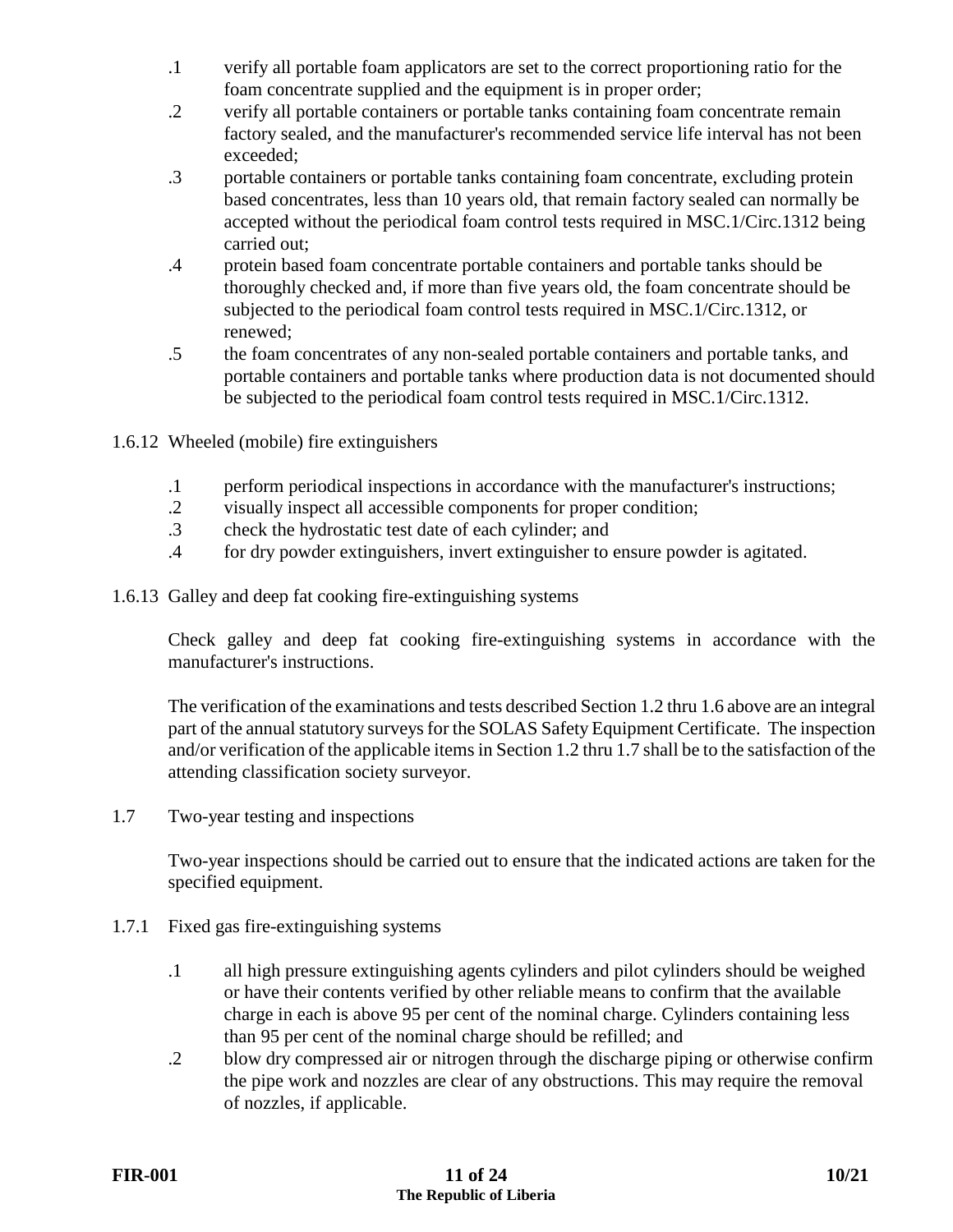# 1.7.2 Fixed dry chemical powder systems

- .1 blow dry nitrogen through the discharge piping to confirm that the pipe work and nozzles are clear of any obstructions;
- .2 operationally test local and remote controls and section valves;
- .3 verify the contents of propellant gas cylinders (including remote operating stations);
- .4 test a sample of dry chemical powder for moisture content; and
- .5 subject the powder containment vessel, safety valve and discharge hoses to a full working pressure test.
- 1.8 Five-year Service:

At least once every five years, the following inspection and test should be carried out for the specified equipment:

1.8.1 Fixed gas fire-extinguishing systems

Perform internal inspection of all control valves.

- 1.8.2 Foam fire-extinguishing systems
	- .1 perform internal inspection of all control valves;
	- .2 flush all high expansion foam system piping with fresh water, drain and purge with air;
	- .3 check all nozzles to prove they are clear of debris; and
	- .4 test all foam proportioners or other foam mixing devices to confirm that the mixing ratio tolerance is within +30 to -10% of the nominal mixing ratio defined by the system approval.
- 1.8.3 Water mist, water spray and sprinkler systems
	- .1 flush all ro-ro deck deluge system piping with water, drain and purge with air;
	- .2 perform internal inspection of all control/section valves; water quality testing should be conducted in all corresponding piping sections, if not previously tested as outlined in paragraph 7.5.18 within the last five years;
	- .3 check condition of any batteries, or renew in accordance with manufacturer's recommendations; and
	- .4 for each section where the water is refilled after being drained or flushed, water quality should meet manufacturer's guidelines. Testing of the renewed water quality should be conducted and recorded as a new baseline reference to assist future water quality monitoring for each corresponding section."
- 1.8.4 Breathing apparatus

Perform hydrostatic testing of all steel self-contained breathing apparatus cylinders. Aluminum and composite cylinders should be tested to the satisfaction of the Administration.

1.8.5 Low-location lighting

Test the luminance of all systems in accordance with the procedures in resolution A.752 (18).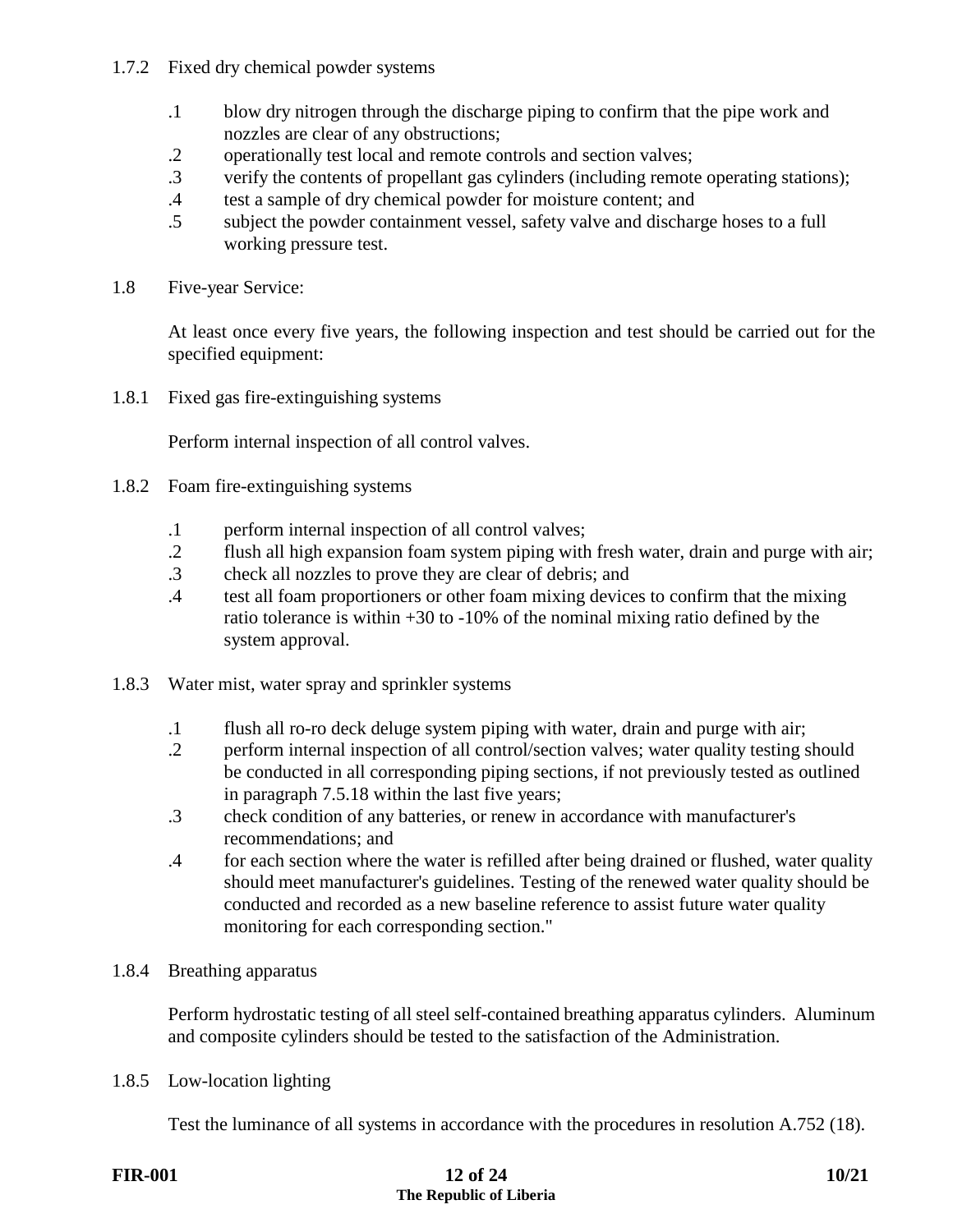#### 1.8.6 Wheeled (mobile) fire extinguishers

Visually examine at least one extinguisher of each type manufactured in the same year and kept on board.

1.9 Ten-year service

At least once every 10 years, the following inspections should be carried out for the specified equipment:

- 1.9.1 Fixed gas fire-extinguishing systems
	- .1 perform a hydrostatic test and internal examination of 10 per cent of the system's extinguishing agent and pilot cylinders. If one or more cylinders fail, a total of 50 per cent of the onboard cylinders should be tested. If further cylinders fail, all cylinders should be tested;
	- .2 flexible hoses should be replaced at the intervals recommended by the manufacturer and not exceeding every 10 years; and
	- .3 if permitted by the Administration, visual inspection and NDT (non-destructive testing) of halon cylinders may be performed in lieu of hydrostatic testing.
- 1.9.2 Water mist, water spray and sprinkler systems

Perform a hydrostatic test and internal examination for gas and water pressure cylinders according to flag Administration guidelines or, where these do not exist, EN  $1968:2002 + A1$ .

1.9.3 Fixed dry chemical powder systems

Subject all powder containment vessels to hydrostatic or non-destructive testing carried out by an accredited service agent.

1.9.4 Fixed aerosol extinguishing systems

Condensed or dispersed aerosol generators to be renewed in accordance with manufacturer's recommendations.

1.9.5 Wheeled (mobile) fire extinguishers

All extinguishers together with propellant cartridges should be hydrostatically tested by specially trained persons in accordance with recognized standards or the manufacturer's instructions.

#### **2.0 Fixed CO2 Fire Fighting Systems:**

Fixed CO<sub>2</sub> systems in addition to complying with the maintenance and inspection requirements contained Sections 1.0 thru 1.7 of this Marine Notice, shall also comply with the following requirements for verification of the cylinder contents and hydrostatic testing of the cylinders:

2.1 Verification of Cylinder Contents: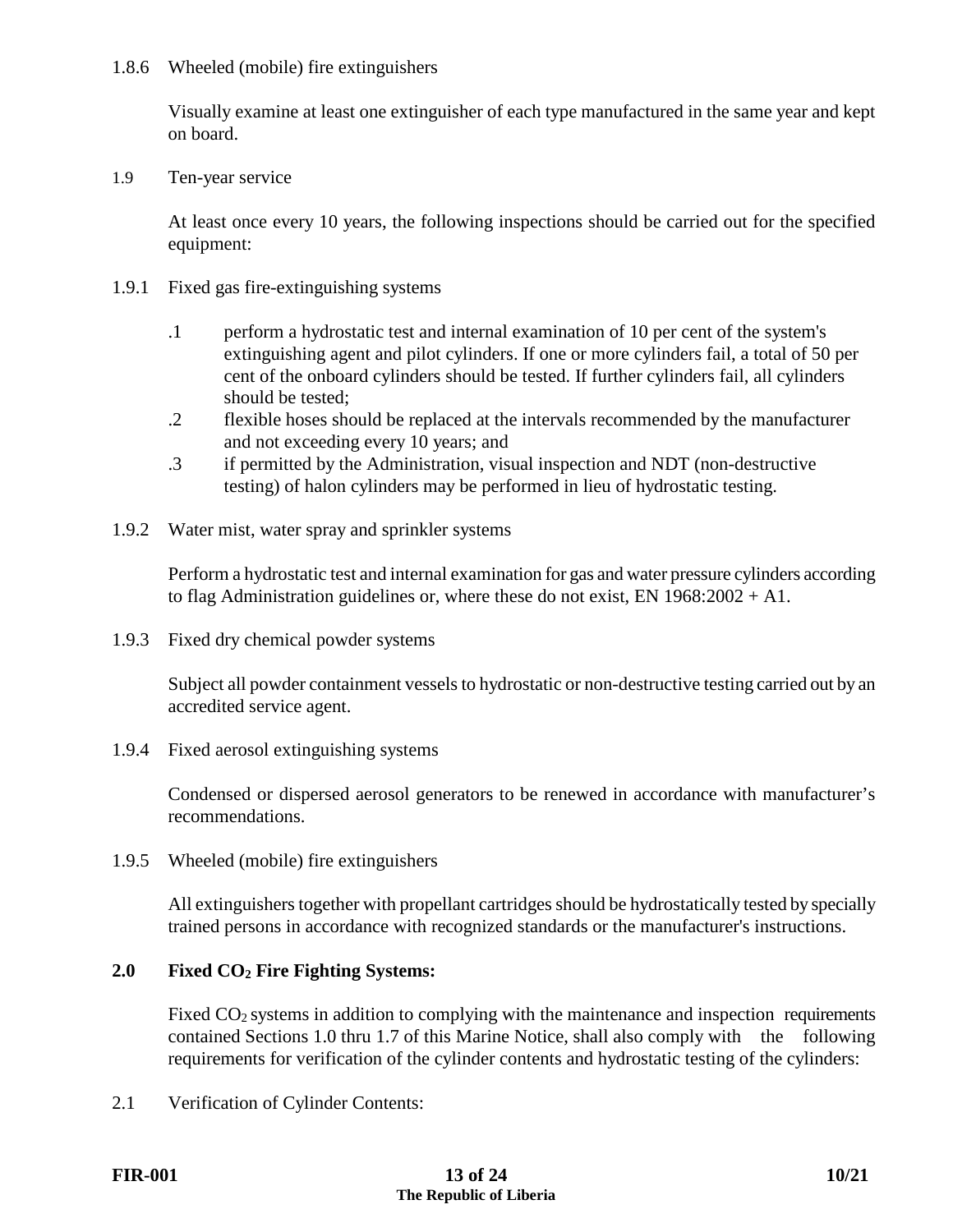At least biennially (intervals of 2 years  $\pm$  3 months) in passenger ships or at each intermediate, periodical or renewal survey in cargo ships, the following maintenance should be carried out:

1. High pressure cylinders and pilot cylinders should be weighed or have their contents verified by other reliable means to confirm that the available charge in each is above 90% of the nominal charge. Cylinders containing less than 90% of the nominal charge should be refilled. The liquid level of low pressure storage tanks should be checked to verify that the required amount of carbon dioxide to protect the largest hazard is available.

#### 2.2 Hydrostatic Testing:

Hydrostatic testing must be performed by an authorized servicing facility which has been certified by a government agency or recognized classification society, or by extinguisher manufacturer to perform this type of work. The facility must be acceptable to the attending classification society surveyor. The same facility should recharge the cylinders after testing to demonstrate serviceability.

At least biennially (intervals of 2 years  $\pm 3$  months) in passenger ships or at each renewal survey in cargo ships, hydrostatic test dates stamped on the cylinders of all equipped cylinders should be checked and cylinders are to be hydrostatically tested according to the following schedule depending on the vessel's age:

- 1. New and Existing ships with cylinders less than 10 years of age:
	- a. A least 10% of the total number provided should be subjected to an internal inspection and hydrostatic test at the cylinders 10-year anniversary date of the last hydrostatic test. If one or more cylinders fail, a total of 50% of the onboard cylinders should be tested. If further cylinders fail, all cylinders should be tested. Before the 20-year anniversary and every 10-year anniversary thereafter, all cylinders should be subjected to a hydrostatic test.
- 2. Existing ships with cylinders greater than 10 years of age, but less than 20 years of age that are equipped with no cylinders that have been hydrostatically tested:
	- a. 10% of the total number provided at the next annual survey. If one or more cylinders fail, a total of 50% of the onboard cylinders should be tested. If further cylinders fail, all cylinders should be tested.
	- b. 100% of the cylinders at the intermediate or renewal survey coinciding with the cylinders reaching 20 years of age.
- 3. Existing ships with cylinders reaching 20 years of age that are equipped with no cylinders that have been hydrostatically tested:
	- a. 100% of the total number of cylinders at the intermediate or renewal survey coinciding with the cylinders reaching 20 years of age and every 10-year anniversary thereafter, all cylinders should be subjected to a hydrostatic test.
- 4. Existing ships with cylinders 20 years of age or older and only 20% of the cylinders have been hydrostatically tested: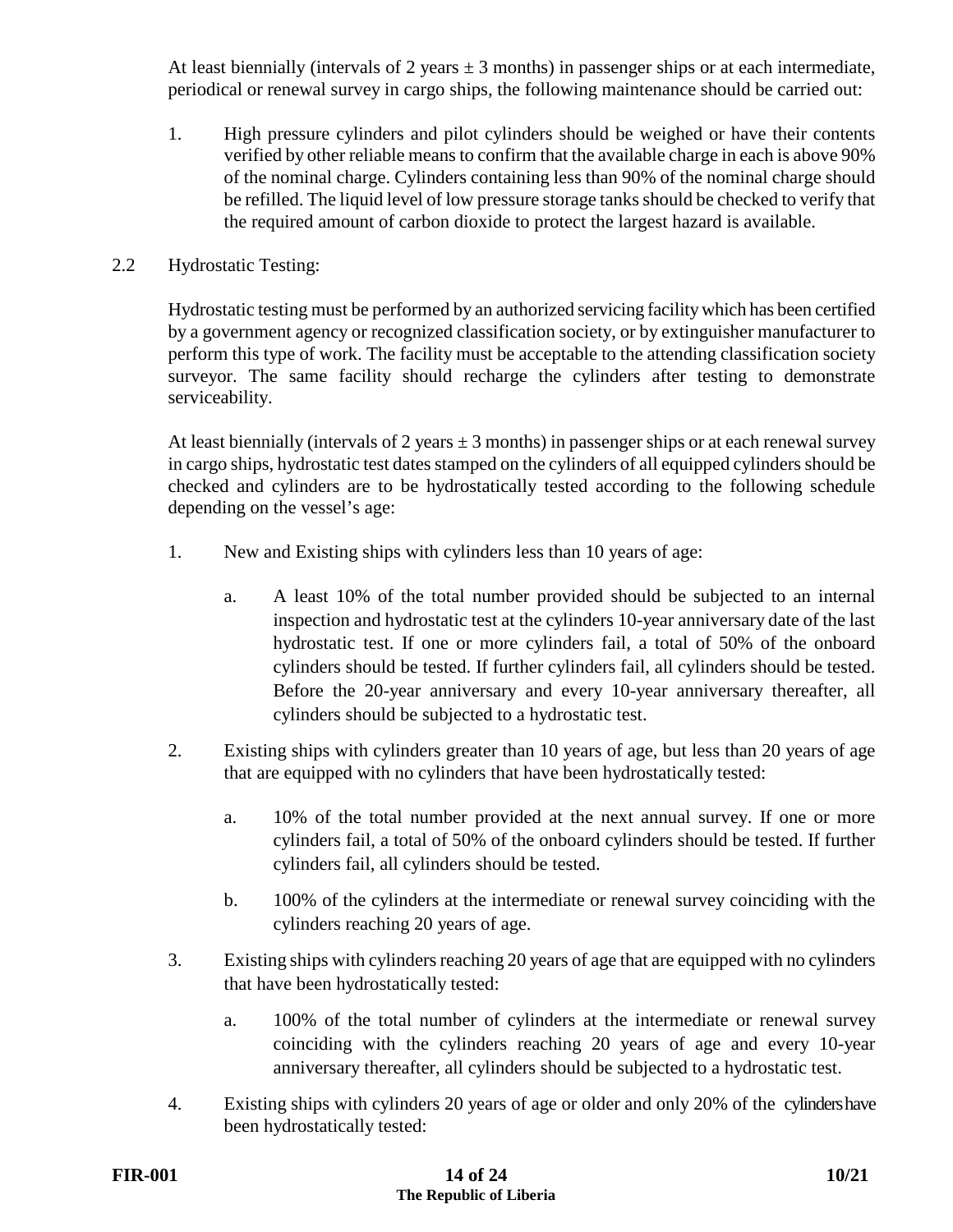- a. The remaining 80% of the cylinders shall be hydrostatically tested at the vessel's next intermediate or renewal survey whichever happens first.
- b. The 80% of the cylinders hydrostatically tested in accordance with item .4a above shall be hydrostatically tested at each ten year anniversary of the test carried out in accordance with item.4a.
- c. The 20% of the cylinders that were hydrostatically tested at the 20-year anniversary of the cylinders in accordance with item .4 shall all be hydrostatically tested at the 30-year anniversary and every ten year anniversary thereafter. Also, at the 30-year anniversary of the cylinders, 10% of the remaining cylinders shall be hydrostatically tested. If one or more of these cylinders fail, a total of 50% of these cylinders shall be tested. If further cylinders fail, all of the cylinders shall be tested.
- 5. High pressure cylinders shall also be hydrostatically tested prior to recharging a discharged cylinder or when visual or annual inspections reveals a potential defect.
- 6. When cylinders are removed for testing, if the fixed system remains operational, the shipowner shall ensure that a sufficient number of cylinders remain connected to the system such that the quantity of fire- extinguishing medium continues to satisfy the requirements of 2.2.1 of chapter 5 of the FSS Code, subject to SOLAS regulation II-2/14.2.

In cases where cylinders for fixed-gas fire-fighting systems (except Halon systems) have been date stamped prior to delivery of a vessel, the first 10-year hydrostatic test may be harmonized with drydocking at the Second Special Survey provided that the initial date stamp (month/year) on the cylinder does not exceed 12 months before the vessel delivery date.

In cases where the 20-year hydrostatic test date does not align with the vessel's drydock survey due date, vessel owners/operators may request an extension not exceeding 12 months from the hydrostatic test due date in order to harmonize the testing with the vessel's next scheduled drydock survey.

2.3 Flexible Hoses:

Flexible hoses should be replaced at intervals recommended by the manufacturer, or if such recommendation is not provided, then at intervals not exceeding every 10 years.

2.4 Metallic Hoses:

Metallic can be classified as flexible tubes and need not be replaced at 10-year intervals if the manufacturer has no recommendation that it be done. The flexible tubes should be inspected and hydrostatically tested at the 10-year interval.

2.5 Discharge Piping:

The discharge piping nozzles should be tested to verify that they are not blocked. The test should be performed by isolating the discharge piping from the system and flowing dry air or nitrogen from the test cylinders or suitable means through the piping.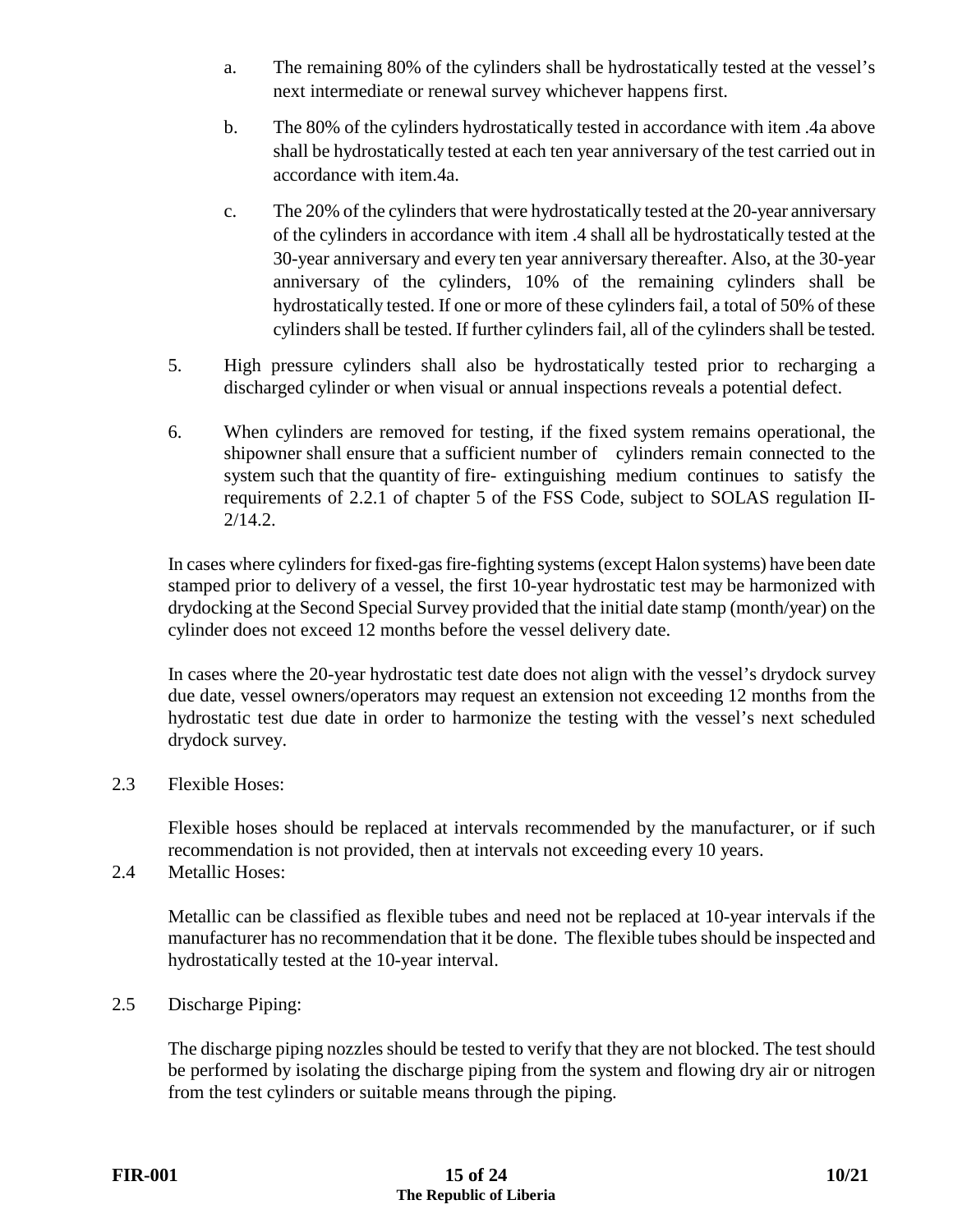# 2.6 Additional Required Maintenance by an Authorized Service Facility:

In addition to the items listed in Section 2.0 thru 2.5, at least biennially (intervals of 2 years  $\pm$  3 months) in passenger ships or at each renewal survey in cargo ships, the following maintenance should be carried out by service technicians/specialists trained to standards accepted by the Administration:

- 1. where possible, all activating heads should be removed from the cylinder valves and tested for correct functioning by applying full working pressure through the pilot lines. In cases where this is not possible, pilot lines should be disconnected from the cylinder valves and blanked off or connected together and tested with full working pressure from the release station and checked for leakage. In both cases this should be carried out from one or more release stations when installed. If manual pull cables operate the remote release controls, they should be checked to verify the cables and corner pulleys are in good condition and freely move and do not require an excessive amount of travel to activate the system;
	- a. all cable components should be cleaned and adjusted as necessary, and the cable connectors should be properly tightened. If the remote release controls are operated by pneumatic pressure, the tubing should be checked for leakage, and the proper charge of the remote releasing station pilot gas cylinders should be verified. All controls and warning devices should function normally, and the time delay, if fitted should prevent the discharge of gas for the required time period; and after completion of the work, the system should be returned to service. All releasing controls should be verified in the proper position and connected to the correct control valves. All pressure switch interlocks should be reset and returned to service. All stop valves should be in the closed position.

# **3.0 Halon System:**

SOLAS Regulation II-2/10 permits the use of Halons as fire-extinguishing media on ships built before 01 October 1994. The Administration has not established a phase out date for existing Halon firefighting systems on ships registered in the Liberian flag. It is the Administration's interpretation of the IMO rules regarding the use of Halon that only new installations are prohibited. Existing systems may be continued in use as long as the systems remain serviceable.

It should be noted that the EU regulations regarding a prohibition of the use of Halon do not apply to non-EU-flagged vessels but may have operational effects on non-EU flagged vessels because of the unavailability of Halon service/supply in EU ports. The EU requirement regarding the prohibition of refilling or topping off existing Halon system after December 31, 2002 and to prohibit certain Halon systems after December 31, 2003 is not an international requirement and is not applicable to Liberian flagged vessels.

If any Liberian shipowner experiences difficulties in obtaining replenishment Halon supplies the shipowner should notify this Administration immediately.

It should be noted that in accordance with the provisions MARPOL Annex VI, any deliberate emissions of ozone depleting substances, including halon, shall be prohibited. Deliberate emissions include emissions occurring in the course of maintaining, servicing, repairing, or disposing of systems or equipment. This Administration should be notified immediately by the shipowner of emissions arising from leaks of an ozone depleting substance whether or not the leaks were deliberate.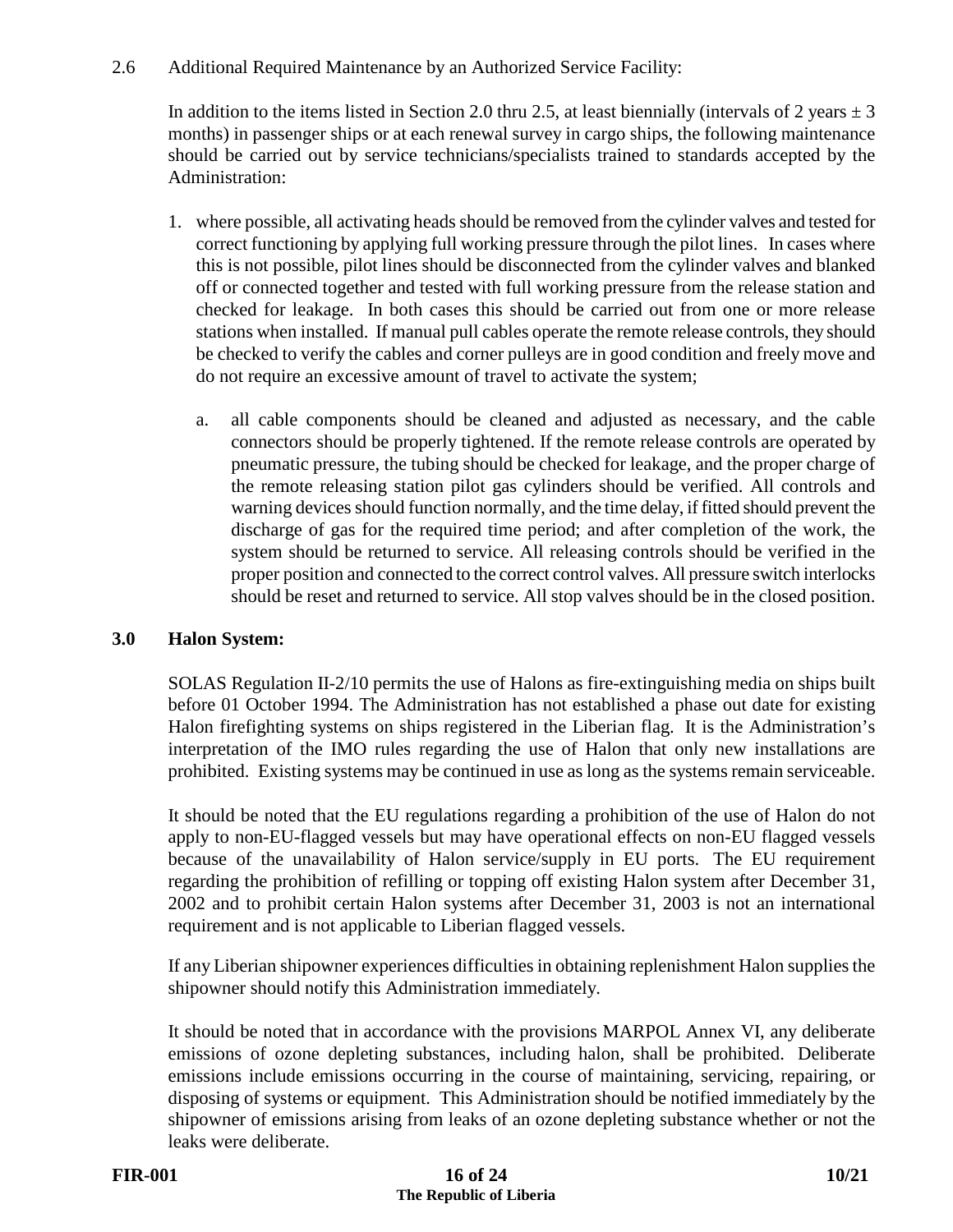3.1 Halon Systems Maintenance and Inspection:

Fixed Halon systems in addition to complying with the maintenance and inspection requirements contained Sections 1.0 thru 1.7 of this Marine Notice, shall also comply with the following requirements for verification of the cylinder contents and hydrostatic testing of the cylinders:

3.2 Halon System Hydrostatic Testing:

All Halon cylinders must be hydrostatically tested as follows:

- 1. After each 20 years of service;
- 2. Prior to recharging a discharged cylinder; or
- 3. When visual inspection reveals a potential defect.

Hydrostatic test dates must be stamped on the cylinders. Hydrostatic testing must be performed by an authorized servicing facility which has been certified by a government agency, or Classification Society, and by extinguisher manufacturer to perform this type of work. The facility must be acceptable to the attending Classification Society surveyor. The same facility should recharge the cylinders after testing to demonstrate serviceability.

Non-destructive testing (NDT) of Halon cylinders may be performed in lieu of hydrostatic testing by an authorized servicing facility which has been certified by a government agency or Classification Society.

3.3 Relaxation of Halon Hydrostatic Testing:

This Administration is aware of the increasing difficulty with regards to locating servicing facilities and suppliers for the testing and maintenance of existing fixed halon fire suppression systems and components. Therefore, with regards to the fixed halon cylinders the Administration is willing to authorize a five year extension of the 20 year hydrostatic testing requirement for the halon cylinders subject to the following conditions:

- 1. Determination that a cylinder has not been discharged during its service history;
- 2. The cylinder's contents are verified by weighing or isotropic measurement;<br>3. The cylinder's pressure/levels are verified to be acceptable:
- The cylinder's pressure/levels are verified to be acceptable;
- 4. A thorough visual inspection of cylinders reveal no potential defects; and
- 5. Each cylinder is to be gauged or ultrasonically tested to the extent considered necessary to determined cylinder wall thickness. The wall thickness readings shall be kept on board for future comparative reference.
- 3.3.1 In addition, a thorough examination shall be made of all accessible component parts of the halon system, including control valves and connections, to verify satisfactory condition and freedom from leakage. Selected control valves shall be opened for internal examination to the extent deemed necessary by the attending class surveyor.
- 3.3.2 The above required examinations and thickness measurements shall be done to the satisfaction of the vessel's class society. Any suspect cylinders that do not meet the provisions stated above must be hydrostatically tested or taken out of service. If a cylinder is taken out of service the fixed halon system must still be capable of supplying sufficient halon to meet the fire suppression requirements for the compartment(s) that the system is designed to protect. This may require the installation of a replacement cylinder or alternative fire extinguishing appliances.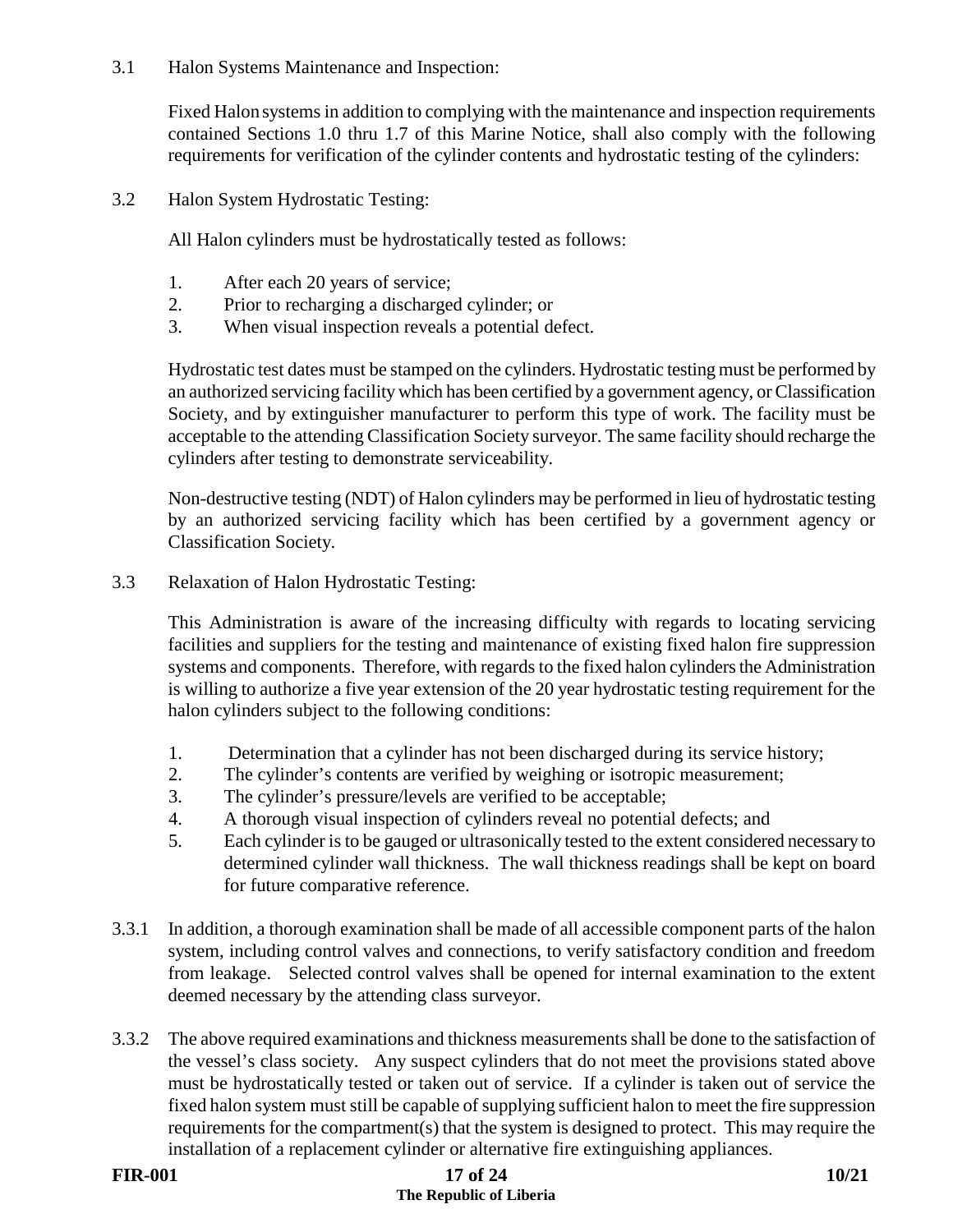- 3.3.3 The aforementioned cylinder inspection requirements shall be completed annually except for the requirement for ultrasonic testing/thickness gauging until the end of the five (5) year period of extension. The ultrasonic testing/thickness gauging of the cylinders shall be repeated no later than 36 months after the implementation of this dispensation as part of the applicable annual servicing requirement of the halon system.
- 3.3.4 Upon satisfactory completion of the aforementioned requirements the vessel class society should enter a memo/note in the vessel's record that the hydrostatic testing date for the halon cylinders has been extended for five years and the cylinders are due for thickness measurement no later than 36 months from the last such measurement.
- 3.3.5 Consideration for the application of the relaxed hydrostatic testing requirements for the fixed Halon system storage cylinders will be given on a case-by-case basis and must be approved in writing by the Administration. At the end of the five year extension period the Administration will consider a renewal of the extension upon receipt of a request from the owners for such an extension.

#### **4.0 Fixed Foam System:**

4.1 Maintenance and Inspection:

Foam fire-fighting systems, in addition to complying with the applicable maintenance and inspection requirements contained Sections 1.0 thru 1.7 of this Marine Notice, shall also comply with the revised guidelines contained in **[MSC.1/Circ.1312](https://www.liscr.com/sites/default/files/liscr_imo_resolutions/MSC.1-Circ.1312%20-%20Guidelines%20for%20the%20performance%20and%20testing%20criteria%2C%20and%20surveys%20of%20low-expansion%20foam%20FFF%20systems.pdf)**, Performance and Testing Criteria, and Surveys of Foam Concentrates for Fixed Fire-Extinguishing Systems (reference (d) above), with reference to MSC.1/Circ.1312/Corr.1 (reference (e) above), for verification of the foam concentrates.

4.2 Periodical Controls of Foam Concentrates Stored on Board:

Certain installation conditions such as excessive ambient storage temperature, contamination of the foam concentrate and incomplete filling of the tank may lead to abnormal ageing of the concentrates. As a result, periodic testing of concentrates is necessary.

- 4.2.1 The first periodical control of foam concentrates (except for protein-based alcohol resistant foam concentrates) should be performed not more than three (3) years after being supplied to the ship, and after that, every year. These tests should be performed by the shipowner or operator via laboratories or authorized service suppliers deemed acceptable to the Classification Society. It should be noted that the Administration may require testing of the foam at other times if there is cause to question the suitability of the foam or condition of the storage tank.
- 4.2.2 Protein-based alcohol-resistant foam concentrates should be subjected to a chemical stability test prior to delivery to the ship and annually thereafter.
- 4.2.3 Guidance on performance and testing criteria and surveys of low-expansion concentrates, medium-expansion concentrates and high-expansion concentrates for fixed fireextinguishing systems are found in IMO Circulars **[MSC.1/Circ.1312](https://www.liscr.com/sites/default/files/liscr_imo_resolutions/MSC.1-Circ.1312%20-%20Guidelines%20for%20the%20performance%20and%20testing%20criteria%2C%20and%20surveys%20of%20low-expansion%20foam%20FFF%20systems.pdf)**, **[MSC/Circ.798](https://www.liscr.com/sites/default/files/liscr_imo_resolutions/MSC-Circ.798.pdf)** and **[MSC/Circ.670](https://www.liscr.com/sites/default/files/liscr_imo_resolutions/MSC-Circ.670.pdf)**, respectively.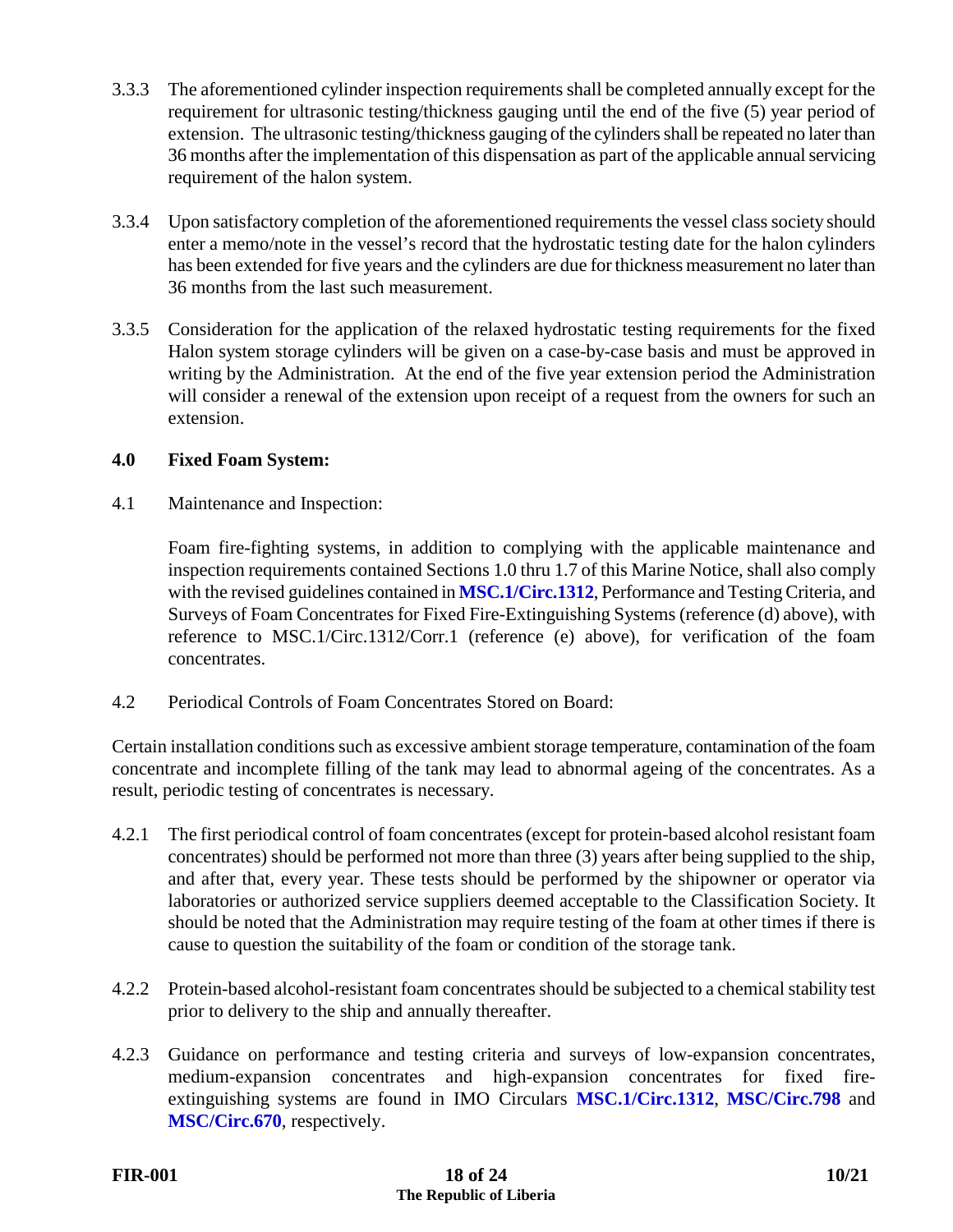### 4.3 Records:

A record of the age of the foam concentrates and of subsequent controls should be kept on board.

# **5.0 Fixed Dry Chemical Powder Fire-Extinguishing Systems:**

- 5.1 Maintenance and Inspection:
	- .1 Such systems are to be serviced and tested by an approved service supplier in accordance with the Manufacturer's requirements and the Classification Society's requirements, should it have any. Particular attention is to be paid to the condition of the powder for any sign of moisture ingress and that its properties remain as per type approval.
	- .2 At each annual, periodical, renewal survey, the attending Class Surveyor(s) is (are) to perform a general examination of the distribution piping and installation of the dry chemical powder fire-extinguishing system to confirm that the system has not been modified from its original installation. Part of such verification should include also the following minimum requirements:
		- a) The piping distribution system is to be blown through with Nitrogen (N2) or dry air to ensure it is free of any obstruction. The nozzles, if any, are to be removed to ensure that they are free and not blocked during the blow-through operation.
		- b) Operational test of local and remote controls and section valves.
		- c) The contents verification of propellant gas cylinders containing Nitrogen (N2) including remote operating stations is to be confirmed.
		- d) Flexible discharge hoses are to be inspected to confirm that they are maintained in good condition and have not perished, especially when located on open decks. In case of any doubt the hoses are to be subjected to a full working pressure test.
		- e) The dry chemical powder containment tank and its associate safety valves are to be inspected for signs of corrosion or deterioration which may affect the safety of the system. In case of any doubt the tank is to be tested and safety valve set points adjusted and confirmed at the shop.
	- .3 High pressure cylinders, including N2 cylinders, shall be subjected to periodical tests at intervals not exceeding 10 years as provided in paragraph 6.1.2 of IMO Circular **[MSC.1/Circ.1318](https://www.liscr.com/sites/default/files/liscr_imo_resolutions/MSC.1-Circ.1318%20Maint%20and%20Inspect%20of%20fixed%20CO2%20FF%20sys.pdf)**. (see Section 2.2. of this Notice).

# **6.0 Portable Fire Extinguishers**:

6.1 Annual Survey:

The examination of the fire extinguishers is an integral part of the annual statutory surveys for the SOLAS Safety Equipment Certification. The fire extinguishers should be examined and, if necessary, serviced annually by an authorized service facility unless the crew is properly trained and such servicing is acceptable to the vessel's classification society. The classification society surveyor must be satisfied with the condition of the extinguishers.

6.2 Servicing of Fire Extinguishers by the Crew of a Vessel:

A vessel crew may service powder, foam, or water type portable fire extinguishers subject to the following: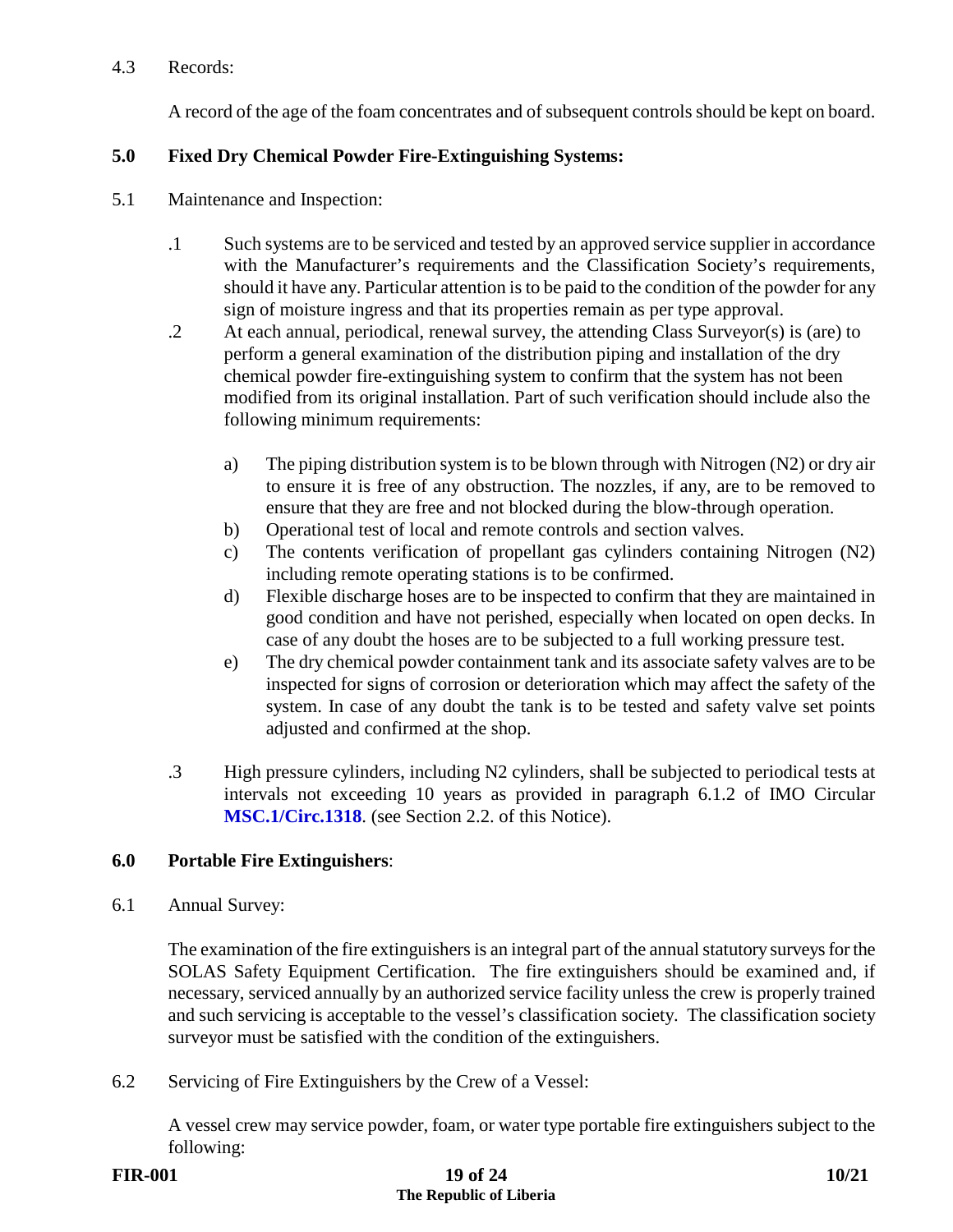- .1 The equipment required to test, examine, and service the extinguishers is obtained and maintained in a calibrated and serviceable condition.
- .2 All the portable fire extinguishers have a visual indication of discharge and instructions for maintenance and recharging provided by the manufacturer and be available onboard.
- .3 The crew is properly trained in the testing and examination, and servicing of fire extinguishers and the extinguisher manufacturer's servicing instructions are followed.
- .4 The Administration will accept crew who have successfully completed advanced training in techniques for fighting fire and who have demonstrated competence to undertake the tasks, duties and responsibilities listed in column 1 of table A-VI/3 of the STCW Code and in the tasks listed on the inspection found in Table 9.1.3 contained in IMO **[Resolution](https://www.liscr.com/sites/default/files/liscr_imo_resolutions/Res.A.951%2823%29%20-%20Improved%20Guidelines%20for%20Marine%20Portable%20Fire%20Extinguishing.pdf.pdf)  [A.951\(23\)](https://www.liscr.com/sites/default/files/liscr_imo_resolutions/Res.A.951%2823%29%20-%20Improved%20Guidelines%20for%20Marine%20Portable%20Fire%20Extinguishing.pdf.pdf)**, Improved Guidelines for Marine Portable Fire Extinguishers
- .5 The testing and inspection is carried out to the satisfaction of the attending classification society surveyor
- .6 The attending classification society surveyor may require the testing and inspection be conducted in his presence.
- 6.3 Verification of Fire Extinguishers Contents:

Every two years in conjunction with the issuance of the SOLAS Safety Equipment Certificate the contents of the cylinders must be verified. Weighing of the portable  $CO<sub>2</sub>$  cylinders in the presence of the classification society surveyor is an acceptable method of verification. Other methods of determining contents of the cylinders, such as isotropic measurement, may also be accepted provided the equipment is properly calibrated, the operator of the device is trained and qualified in its use, and the classification society surveyor is satisfied with the measurements. If an alternative method is use, spot checks of cylinder contents by weighing may be required to verify the accuracy and consistency of the measurement device.

- 6.4. Spare Charges, Additional Fire Extinguishers, and Refilling of Extinguishers:
	- .1 For fire extinguishers of the same type, capable of being recharged on board, the spare charges should be provided as follows:
		- a) 100% for the first 10 extinguishers and 50% for the remaining extinguishers but not more than 60 (fractions to be rounded off to next whole number).
	- .2 For extinguishers which cannot be recharged by the crew, additional portable fire extinguishers of the same quantity, type, capacity and number as determined in paragraph a) above should be provided in lieu of spare charges.
	- .3 Instructions for recharging the extinguishers should be carried on board. Periodic refilling of the cylinders should be in accordance with the manufacturer's recommendations. Lacking same, refill is required when the extinguishing media starts to lose effectiveness. Partially emptied extinguishers should also be recharged. Only refills approved for the fire extinguisher in question may be used for recharging.
- 6.5 Five Year Inspection/Service

Five (5)-year Inspection/Service At least one (1) extinguisher of each type manufactured in the same year and kept on board a ship should be test discharged at five (5) year intervals as part of a fire drill.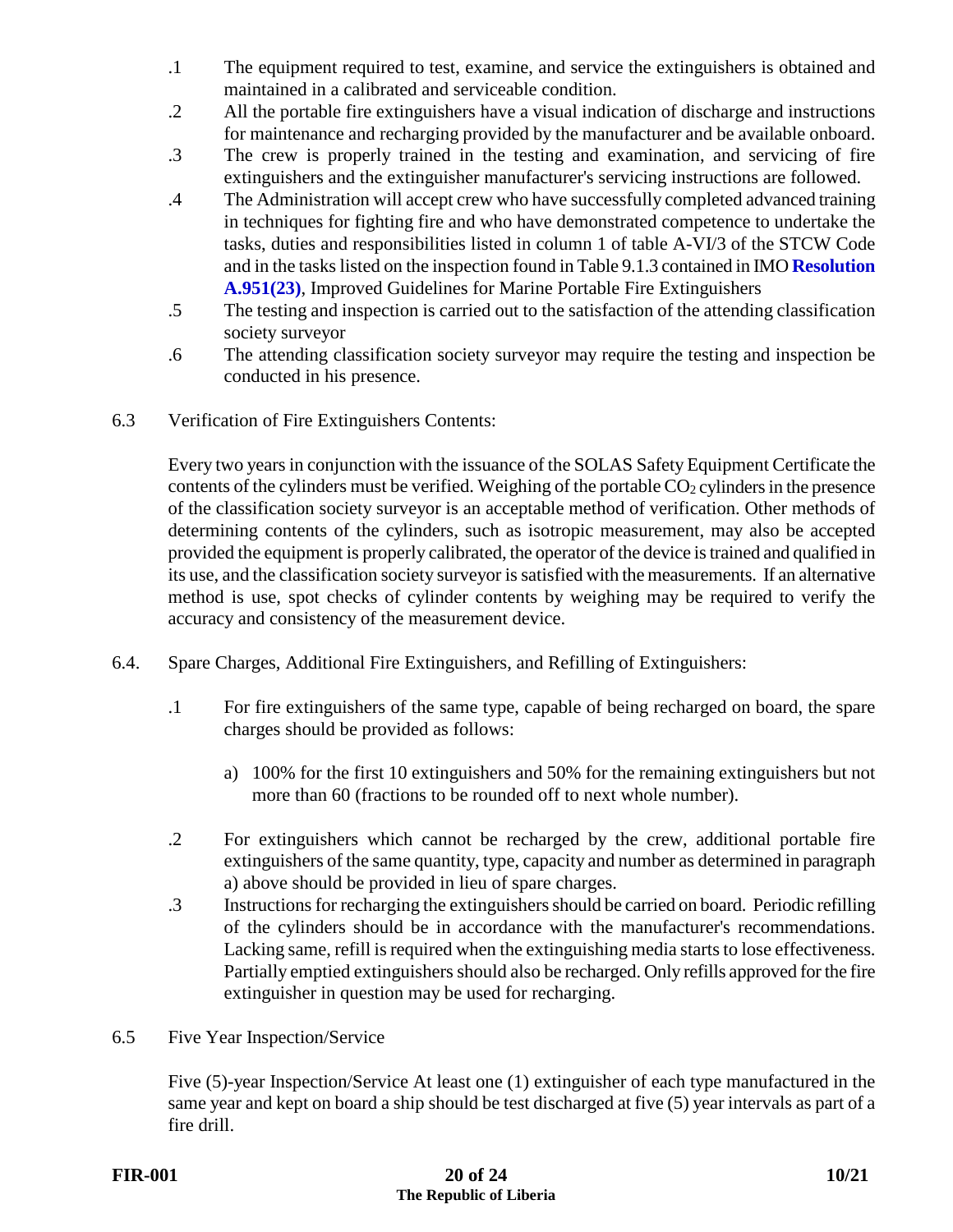#### 6.6 Authorized Servicing Facilities:

The classification society surveyor may also accept a servicing certificate from an authorized servicing facility acceptable to the society for the annual and biannual examination, servicing and verification of the portable fire extinguishers.

6.7 Hydrostatic Testing of Portable Fire Extinguishers:

Portable fire extinguishers shall be hydrostatically tested as follows:

- .1 Dry Powder Extinguishers every 10 years;
- $\text{CO}_2$  Extinguishers every 10 years;
- .3 Other Extinguishers every 10 years.

A hydrostatic test may also be required by the classification society surveyor or Liberian Nautical Inspector if visual examination indicates a potential defect in the cylinder. The hydrostatic test date must be permanently marked on the bottles.

6.8 Hydrostatic Testing Facilities:

Hydrostatic testing must be performed by a servicing facility which has been certified by a government agency or classification society, and by the extinguisher manufacturer to perform this type of work. The facility must be acceptable to the attending classification society surveyor. This same facility should recharge the cylinder after testing to demonstrate serviceability.

#### **7.0 Self-Contained Breathing Apparatus (SCBA)**:

7.1 Weekly Inspections:

SCBA should be inspected weekly to ensure that they do not present leakages.

7.2 Monthly Inspections:

For ships subject to the International Gas Carrier Code and International Code for the Construction and Equipment of Ships Carrying Dangerous Chemicals in Bulk, SCBAs, should be inspected at least once a month by a responsible and properly trained ship's officer and inspected and tested by an expert at least once a year.

7.3 Annual Examination:

All SCBAs shall be examined at least annually as part of the annual statutory survey for the Safety Equipment Certificate (SEC) or MODU Code certificate. If applicable, the breathing apparatus air recharging systems should be checked for air quality as part of the annual statutory survey for the SEC or MODU Code certificate in accordance with Compressed Air Breathing Quality (BS EN 12021), or equivalent standard acceptable to the attending Classification Society surveyor

.1 For ships subject to the International Gas Carrier Code and International Code for the Construction and Equipment of Ships Carrying Dangerous Chemicals in Bulk, Compresses Air Equipment including breathing air compressor air quality should be inspected and tested by an authorized service technical at least once a year.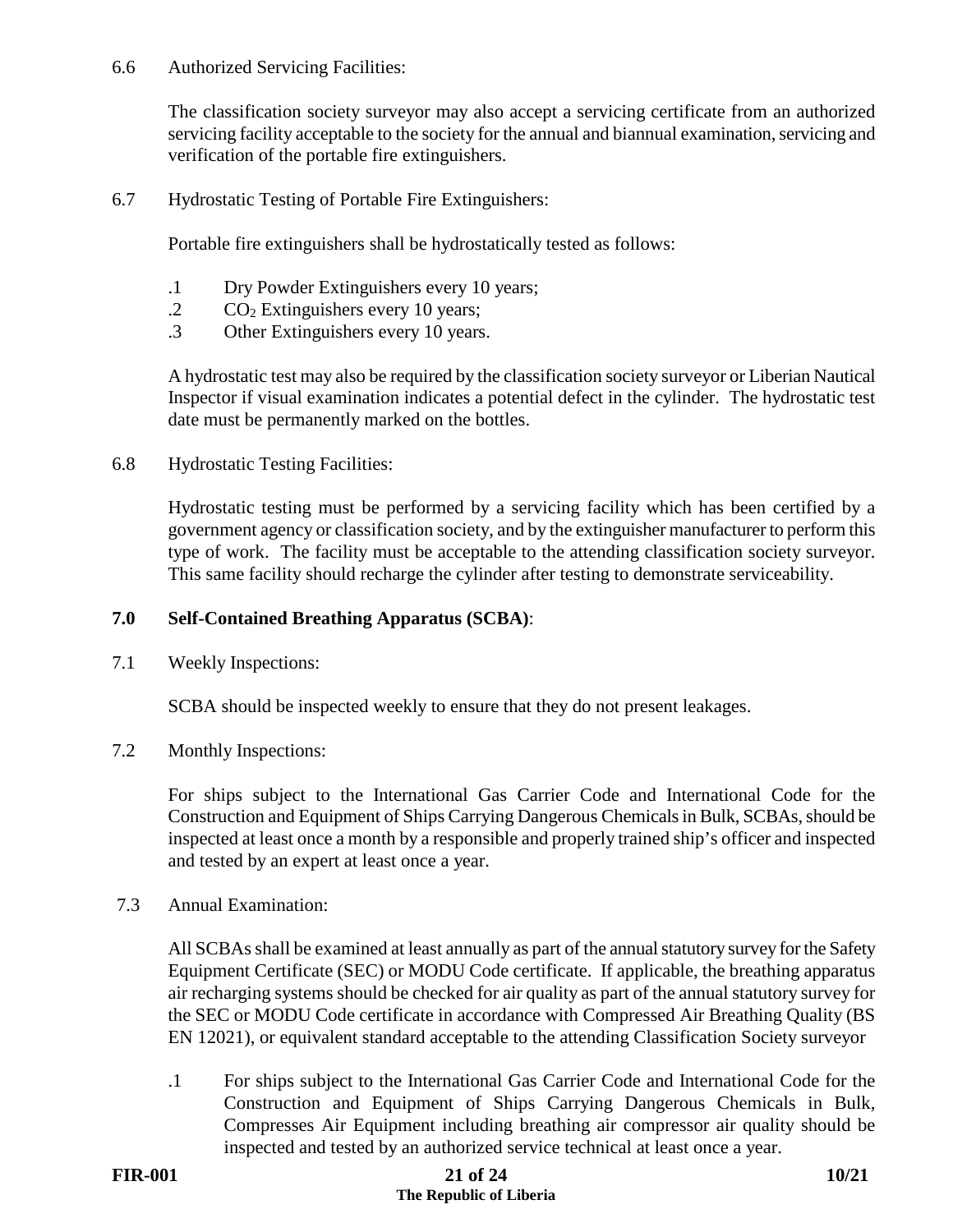# 7.4 Hydrostatic Testing of Self-contained Breathing Apparatus Cylinders:

Hydrostatic testing of SCBA cylinders shall be carried out once every five years. The hydrostatic test date must be permanently marked on the bottles. Intervals for hydrostatically testing cylinders of the ultra-lightweight type may vary and will depend upon the requirements of the cylinder manufacturer and the vessel's classification society. Servicing of the cylinders must be performed to the satisfaction of the Classification Society surveyor.

In cases where SCBA cylinders have been date stamped prior to delivery of a vessel, the first five (5)-year hydrostatic test may be harmonized with drydocking at the First Special Survey provided that the initial date stamp (month/year) on the cylinder does not exceed six (6) months before the vessel delivery date.

- 7.5 Spare Charges and Recharging of Breathing Apparatus Air Cylinders:
	- .1 Two spare charges suitable for use with the breathing apparatus should be provided for each required apparatus.
	- .2 If passenger ships carrying not more than 36 passengers and cargo ships are equipped with suitably located means for fully recharging the air cylinders free from contamination, only one spare charge is required for each required apparatus.
	- 3. Passenger ships carrying more than 36 passengers constructed on or after 1 July 2010 shall be fitted with a suitably located means for fully recharging breathing air cylinders, free from contamination. The means for recharging shall be either:
		- 1. breather air compressors supplied from the main and emergency switchboard, or independently driven, with a minimum capacity of 60 *l*/min per required breathing apparatus, not to exceed 420 *l*/min; or
		- 2. self-contained high-pressure storage systems of suitable pressure to recharge the breathing apparatus used on board, with a capacity of at least 1,200/per required breathing apparatus, not to exceed 50,000 *l* of free air.
	- 4. All ships, unless provided with an onboard means of recharging breathing apparatus cylinders, shall have a sufficient number of spare charges, in addition to the requirements of 7.5.1 - 7.5.3 above, on board for the use of SCBAs during drills and training.

# **8.0 Emergency Escape Breathing Devices (EEBDs):**

- 8.1 Maintenance and Care:
	- .1 The EEBD should be examined and maintained in accordance with the manufacturer's instructions.
	- .2 The ship's periodic safety appliance and equipment inspection and testing procedures should be modified to incorporate the inspection of EEBDs.
	- .3 Maintenance requirements, manufacturer's trademark and serial number, shelf life with accompanying manufacture date and name of approving authority should be printed on each EEBD.
	- .4 EEBDs, which have exceeded their service life as indicated by the manufacturer, should be discarded. Any unusable or damaged EEBDs should be promptly disposed of in accordance with manufacturer's instructions.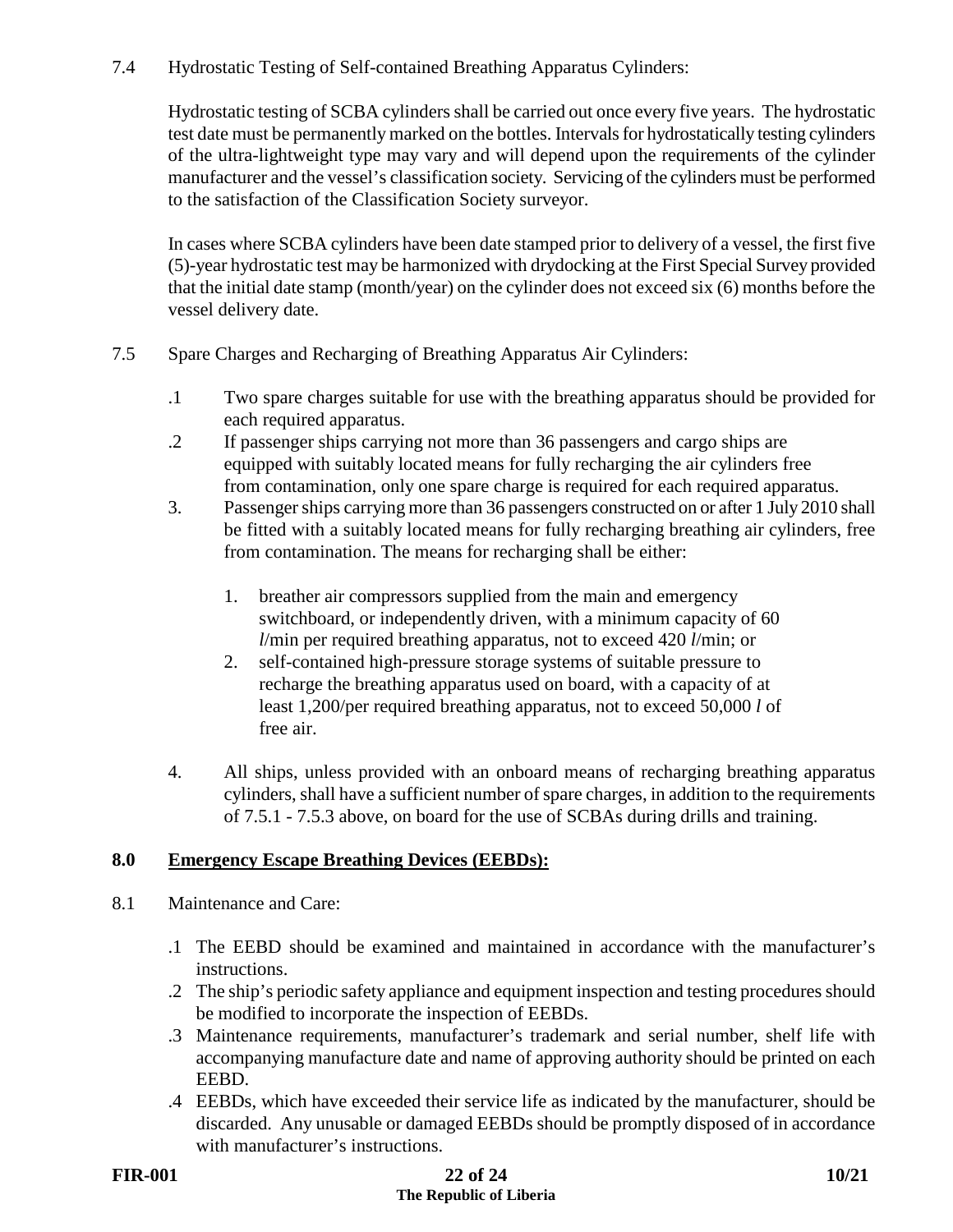- .5 Unless specifically required by the manufacturer Liberia does not require periodic hydrostatic testing for EEBD cylinders. Where required by the manufacturer hydrostatic testing should be carried out in accordance with the manufacturer instructions and at intervals specified by the manufacturer.
- 8.2. Spare EEBDs:
	- .1 Ships with ten or less EEBDs on board shall carry at least one spare device. Ships with 11 to 20 EEBDs on board shall carry at least two spare devices. Ships with more than 20 EEBDs on board shall carry spares equal to at least 10% of the total EEBDs but no more than 4 spares will be required.

# **9.0 Portable Radios for Fire Fighting Parties:**

- 9.1 For ships constructed on or after 1 July 2014, a minimum of two two-way portable radiotelephone apparatus for each fire party for firefighter's communication shall be carried on board. The purpose of these fire-fighter radios is to provide a dedicated means of communication between a team of fire fighters entering the space and the crew member located outside the space who is assigned to control this team.
- 9.2 Two-way portable radiotelephone apparatus shall be of certified safe type suitable for use in zone 1 hazardous areas, as defined in IEC Publication 60079. The minimum requirements in respect to the apparatus group and temperature class are to be consistent with the most restrictive requirements for the hazardous area zone on board which is accessible to fire party.
- 9.3 All radio accessories capable of generating electricity, a spark, or heat must also be certified safe type suitable for use in zone 1 hazardous areas.
- 9.4 FM, UHF, and VHF portable radios are acceptable as long as they are explosion proof or intrinsically safe. However, if the UHF or some other type of non-VHF radio is used then the vessel may need to obtain an amended radio station license from the Administration in order to list the UHF frequencies in use.
- 9.4 Each Fire Party must have at least two explosion proof or intrinsically safe portable radios dedicated only for the use by the fire party.
- 9.5 The total number of these radios to be carried on board will depend upon the number of fire parties detailed on the ship's Muster List and in the ship's Safety Management System rather than the number of fire-fighter outfits.
- 9.6 The two-way portable radiotelephones designated as the firefighters radios should be stored together with fire-fighter's outfit to ensure easy access and availability with the fire-fighter's outfit in order not to waste valuable time collecting fire-fighter radios from a separate location. If not stored with the fire-fighters outfit the fire-fighter radios should be marked or colored to identify such radios from other on board portable radios in order to ensure that they are:
	- .1 kept ready for use by the fire party,
	- .2 not inadvertently used for another purpose, and
	- .3 so that they are recognizable to the surveyor during survey.